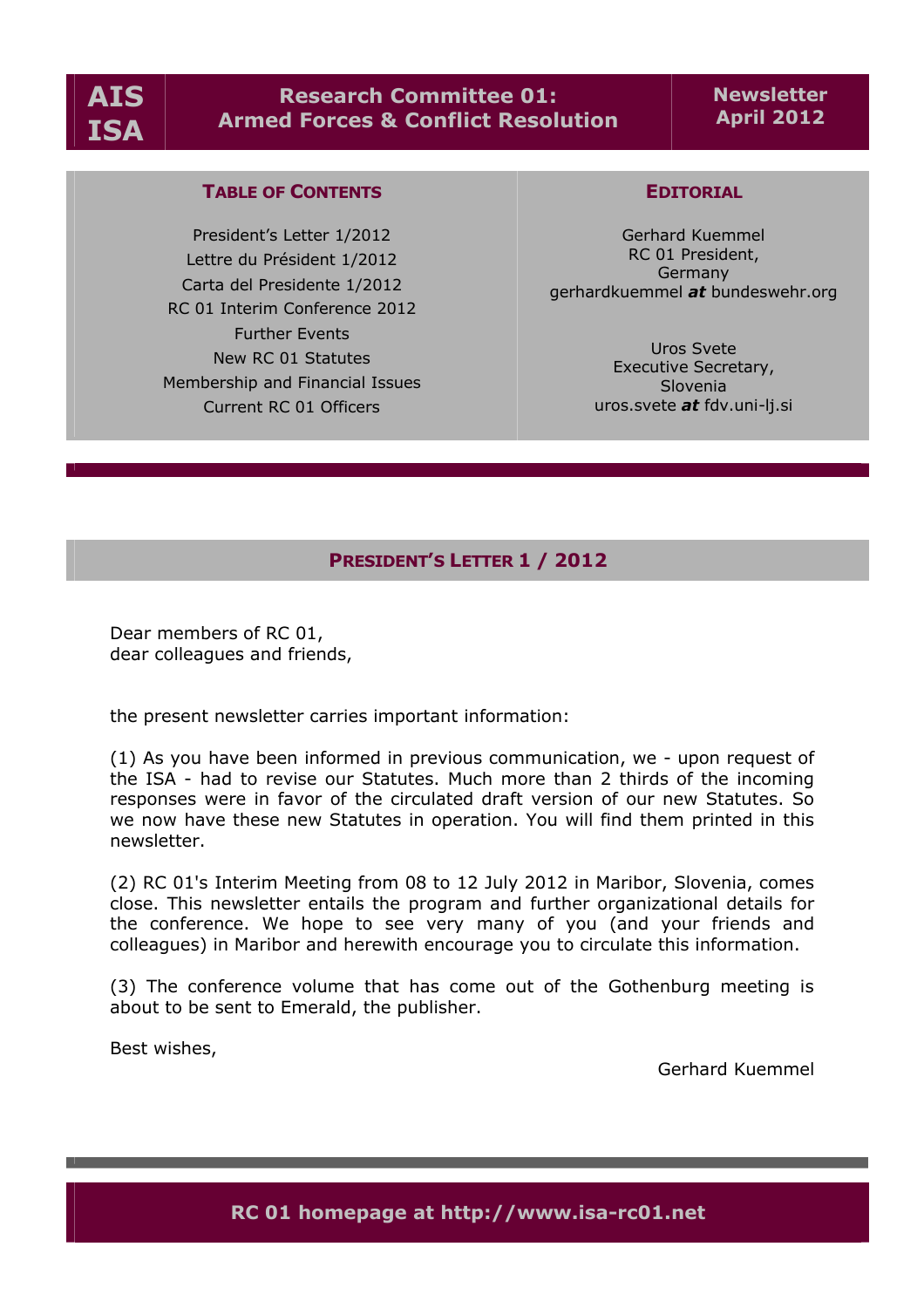

# **LETTRE DU PRÉSIDENT 1 / 2012**

Chers membres du RC 01, chers collègues, chers amis,

Cette lettre d'information contient des informations importantes:

(1) Comme nous l'avons indiqué dans nos communications précédentes, l'ISA nous a demandé de mettre à jour nos Statuts. Bien plus des deux tiers des réponses reçues étaient en faveur des modifications statutaires proposées dans la version révisée des Statuts. Vous allez trouver la version des statuts en vigueur dans notre lettre d'information.

(2) Notre réunion Interim du RC 01 ('Interim Meeting') aura lieu très prochainement. Elle se tiendra du 8 au 12 juillet 2012 à Maribor en Slovénie. Cette lettre d'information contient le programme ainsi que les détails d'organisation pour la conférence. Nous espérons vous voir nombreux à Maribor. N'hésitez pas à inviter vos amis et vos collègues et à faire circuler cette information.

(3) Les actes de conférence de Gothenburg seront bientôt envoyés à Emerald, l'Åditeur.

Bien cordialement,

Gerhard Kuemmel

# **CARTA DEL PRESIDENTE 1 / 2012**

Estimados socios de RC 01, estimados compañeros y amigos,

La presente carta contiene informacián importante:

(1) Como saben tuvimos que revisar nuestros Estatutos a peticián de ISA. Màs de dos tercios de los participantes se mostrá a favor del esbozo del nuevo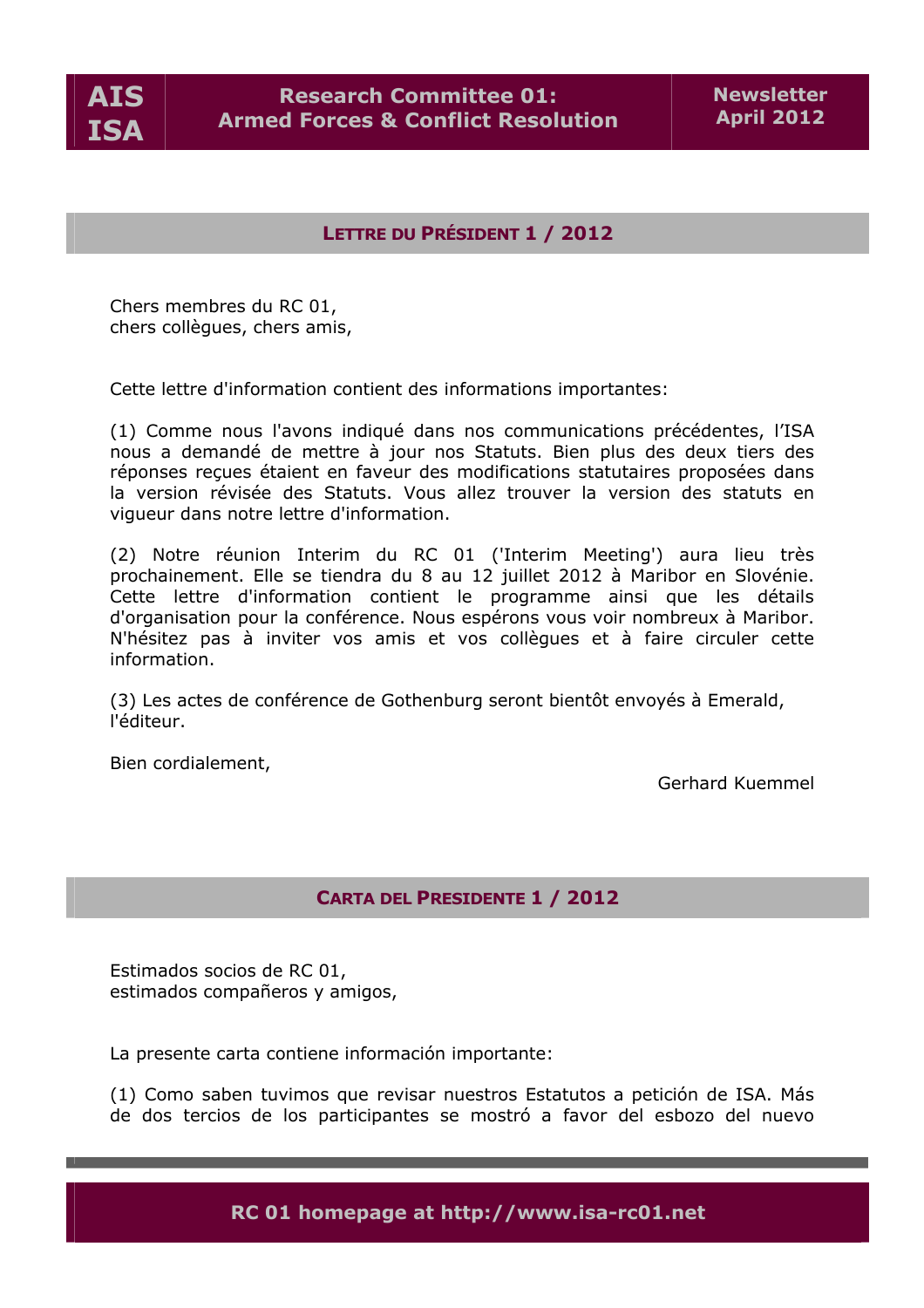

Estatuto. Es decir, ahora hemos puesto un nuevo Estatuto en marcha. Lo veràn impreso en la siguiente carta.

(2) La Reunián Interim RC 01 del 8 al 12 de julio de 2012 en Maribor (Eslovenia) està por llegar. La presente carta contiene el programa y otros detalles de la organizacián de la conferencia. Esperamos ver a mucha gente (amigos y compañeros) en Maribor. Animamos a la gente a que pasen esta noticia.

(3) La publicacián de la conferencia que tiene que salir a raâz del encuentro de Gotemburgo (Suecia) debe enviarse a Emerald, el editor. Tal vez esté ya lista para la siguiente reunián.

Atentamente,

Gerhard Kuemmel

# **RC 01 INTERIM CONFERENCE 2012**

**Overall Theme:** The Military, Soldiers, Politics and Society

**Location:** Maribor, Slovenia, 8 – 12 July 2012

### **Local Organizers:**

Faculty of Social Sciences, University of Ljubljana Slovene Armed Forces: Doctrine, Development, Educational and Training Command

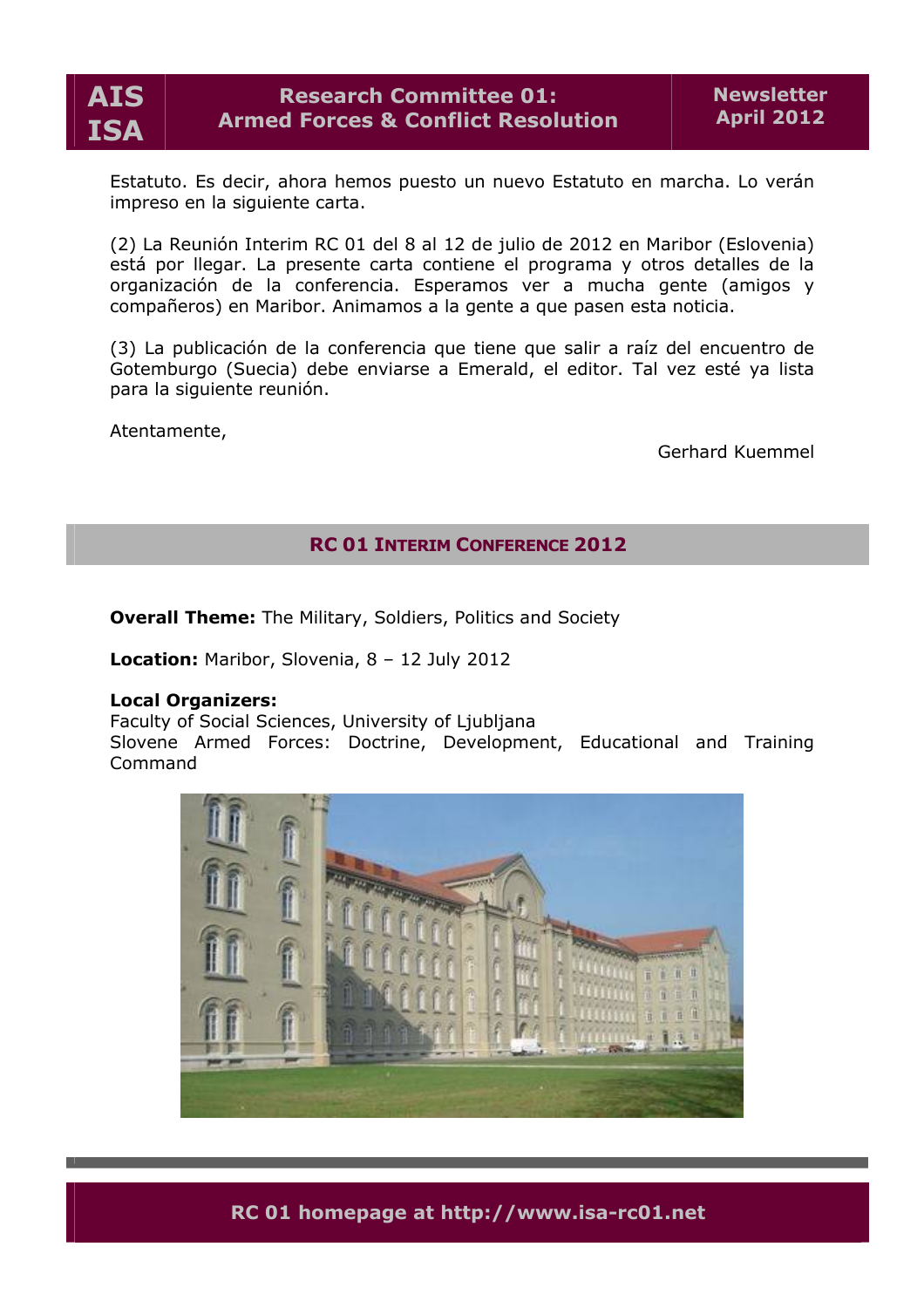

#### **Conference Venue:**

The conference venue is in the **Slovene Armed Forces Facilities, Doctrine, Development, Educational and Training Command in Maribor**. From Ljubljana Airport it is a two-hour-drive to go there. Address: Engelsova 15, 2000 Maribor

#### **Accommodation**

Three hotels and one Military Facility (Kadetnica) have been pre-booked for the participants of the conference for the time of the conference, i.e. arrival on 8 July and departure on 12 July. The local organizing committee cannot guarantee full room availability, as the number of rooms in each place is restricted and the rooms are assigned on a first-come, first-served basis. Please make your room reservation until

# **31 May 2012**

After this date we can not guarantee that rooms are available.

| <b>HOTEL</b>                                                                                | <b>Address</b>                        | Type of<br>rooms    | <b>Price</b> | <b>Public transport /</b><br><b>Walking distance</b><br>to conference<br>venue |
|---------------------------------------------------------------------------------------------|---------------------------------------|---------------------|--------------|--------------------------------------------------------------------------------|
| HOTEL CITY 4*<br>70 pre-booked rooms<br>http://www.cityhotel-mb.si/en/<br>GPS - coordinates | Kneza Koclja<br>22<br>2000 Maribor    | $1$ -bed-<br>room   | 60,00 €      | City bus No. 18 (bus<br>station approx<br>150m from the<br>hotel, arriving in  |
| N 46° 55' 69"<br>$E$ 15°65' 00"                                                             |                                       | $2 - bed -$<br>room | 90,00 €      | front of the<br>conference facilities)                                         |
| <b>HOTEL TABOR 3*</b><br>30 pre-booked rooms<br>http://www.hoteltabor-<br>maribor.si/en/    | Heroja<br>Zidanška 18<br>2000 Maribor | $1$ -bed-<br>room   | 40,00 €      | Walking distance<br>$15' - 20'$                                                |
| $GPS - coordinates$<br>N 46° 33 00<br>E 15° 38 12                                           |                                       | $2 - bed -$<br>room | 56,00 €      |                                                                                |

## **Pre-booked:**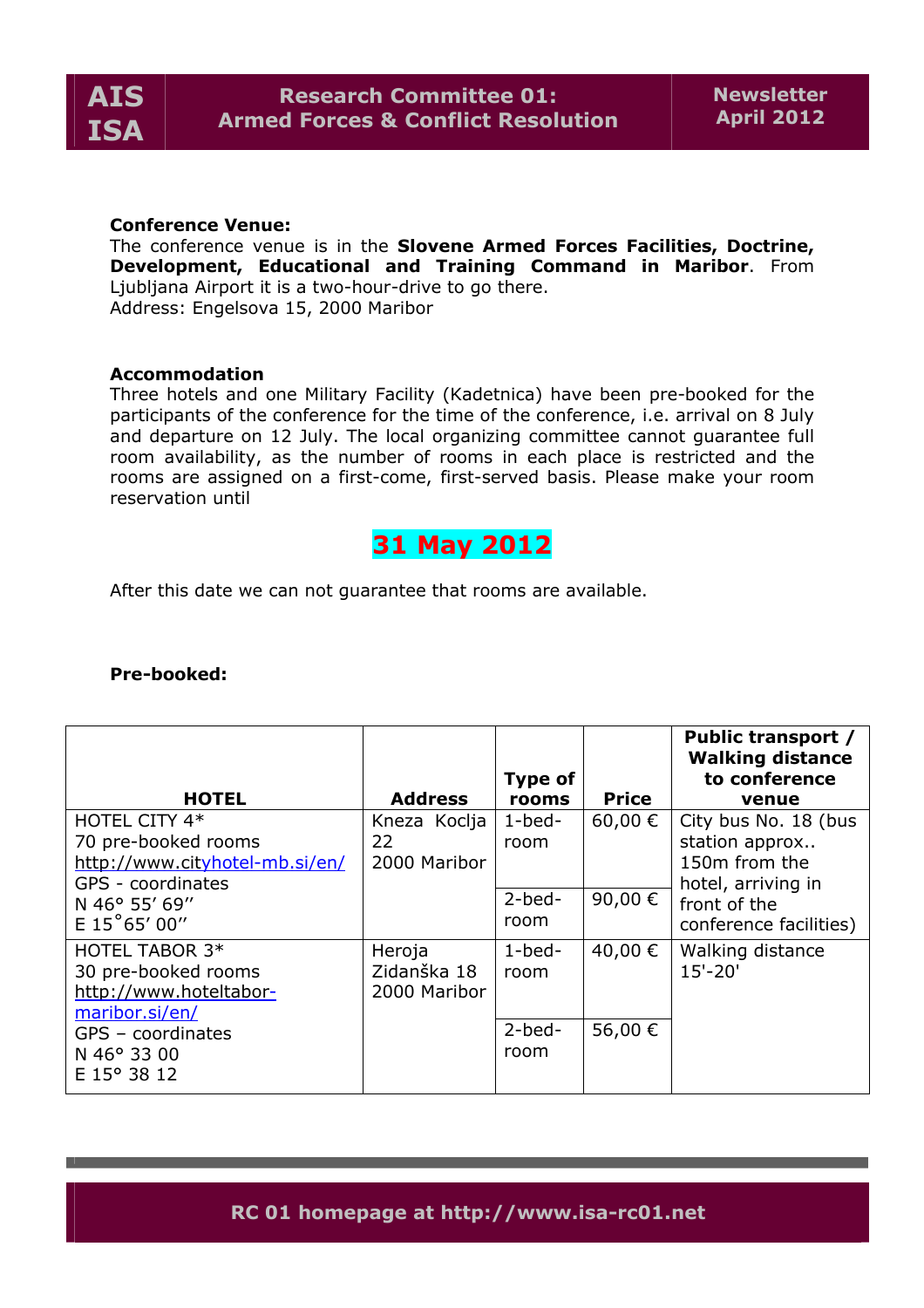

# **Research Committee 01: Armed Forces & Conflict Resolution**

|                                                                                            |                                      | Type of                      |                   | <b>Public transport /</b><br><b>Walking distance</b><br>to conference |
|--------------------------------------------------------------------------------------------|--------------------------------------|------------------------------|-------------------|-----------------------------------------------------------------------|
| <b>HOTEL</b>                                                                               | <b>Address</b>                       | rooms                        | <b>Price</b>      | venue                                                                 |
| HOTEL BAJT-GARNI 3*<br>18 pre-booked rooms<br>http://www.hotel-<br>bajt.com/eng/index.html | Radvanjska<br>c. 106<br>2000 Maribor | $1$ -bed-<br>room            | 40,00 €           | Walking distance 5'                                                   |
| <b>GPS</b> coordinates<br>N 46° 53' 97"<br>E 15° 62' 80"                                   |                                      | $2 - bed -$<br>room          | 52,00 €           |                                                                       |
| <b>KADETNICA MARIBOR</b><br>25 beds                                                        | Engelsova 15<br>2000 Maribor         | $2-$ or<br>multiple<br>-bed- | Free of<br>charge |                                                                       |
| <b>GPS</b> coordinates<br>N 46 55'10"<br>E 15 63' 35"                                      |                                      | rooms                        |                   |                                                                       |

# **Map (**see also here)**:**

A: Conference venue; B: Hotel City; C: Hotel Tabor; D: Hotel Bajt

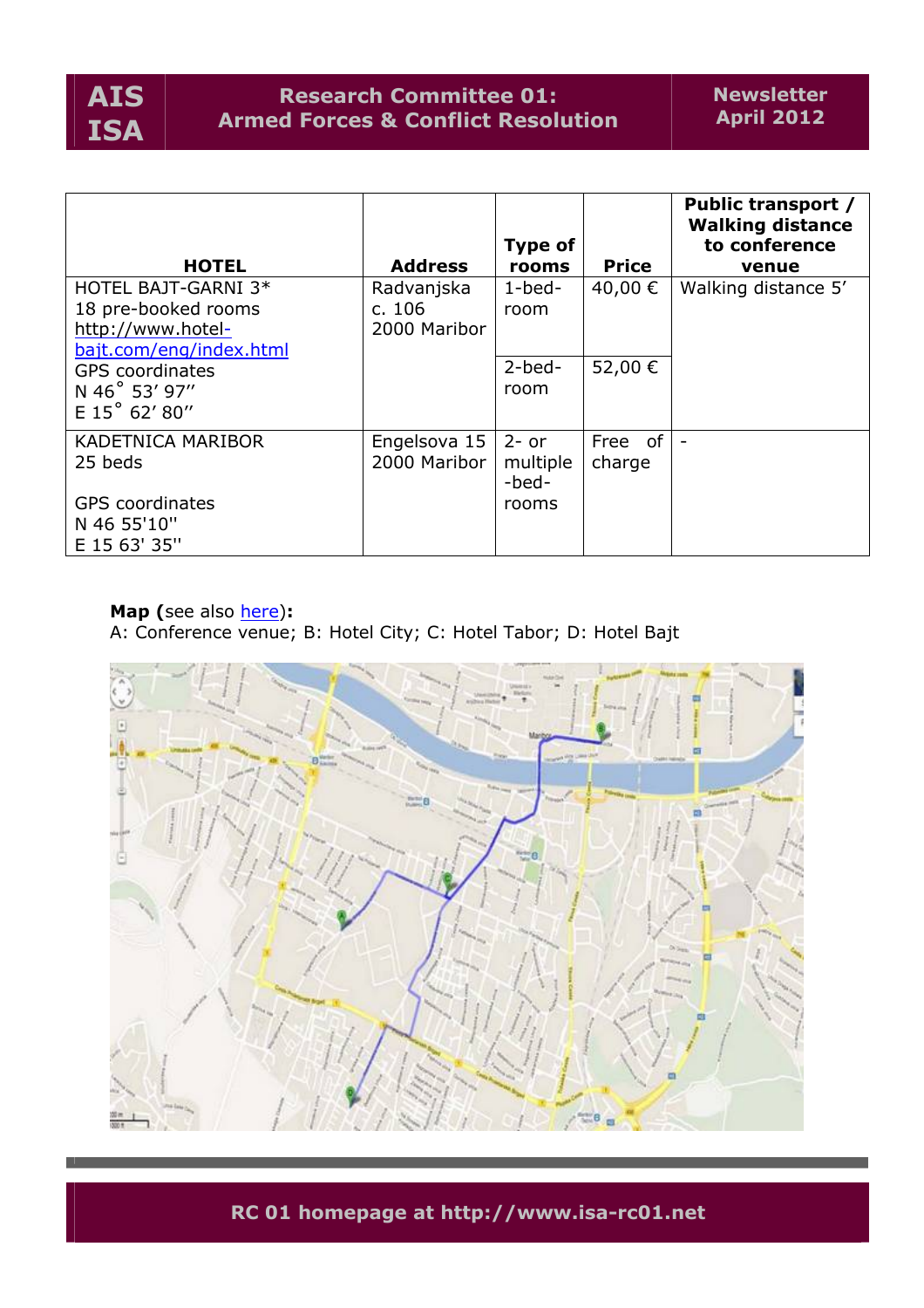

Participants are obliged to make their room reservations individually. Please use the websites of the hotels. The conference code for reservations is

# **RC 01**

### **Military Facilities**

Twenty-five (25) beds are available in the Military Facilities, in 2- and multiplebed-rooms, **free-of-charge**. In order to book a bed there, mark this in the Registration Form. Participants from ISA Category C countries and students are given preference. Be aware that the number of beds is restricted and the beds are assigned on a first-come, first-served basis.

#### **Arriving to Slovenia**

The main national airport is Ljubljana Airport. For all the participants arriving to Ljubljana Airport on Sunday 8 July 2012, a transfer to Maribor will be organized. Make sure to inform us about your time of arrival and flight number when sending-in the Registration Form.

For all participants departing from Ljubljana Airport on Thursday 12 July 2012 in the afternoon, after the closure of the conference, and on Friday 13 July 2012 in the morning, a transfer from Maribor to Ljubljana will be organized. Make sure to inform us about your time of departure and flight number when sending-in the Registration Form.

Participants arriving and departing on dates other than just mentioned and participants coming in to locations other than Ljubljana Airport are obliged to use public transportation.

Additional information can be found at

#### **[http://www.lju-](http://www.lju)airport.si/eng**

Addition information on train schedules from Ljubljana to Maribor can be found at

#### **[http://www.slo-](http://www.slo)zeleznice.si/en/passengers/slovenia**

Participants arriving by car are obliged to submit the registration number of the car used (i.e., the car plate number) in the Registration Form. When booking a hotel you are advised to book a hotel with its own parking facilities.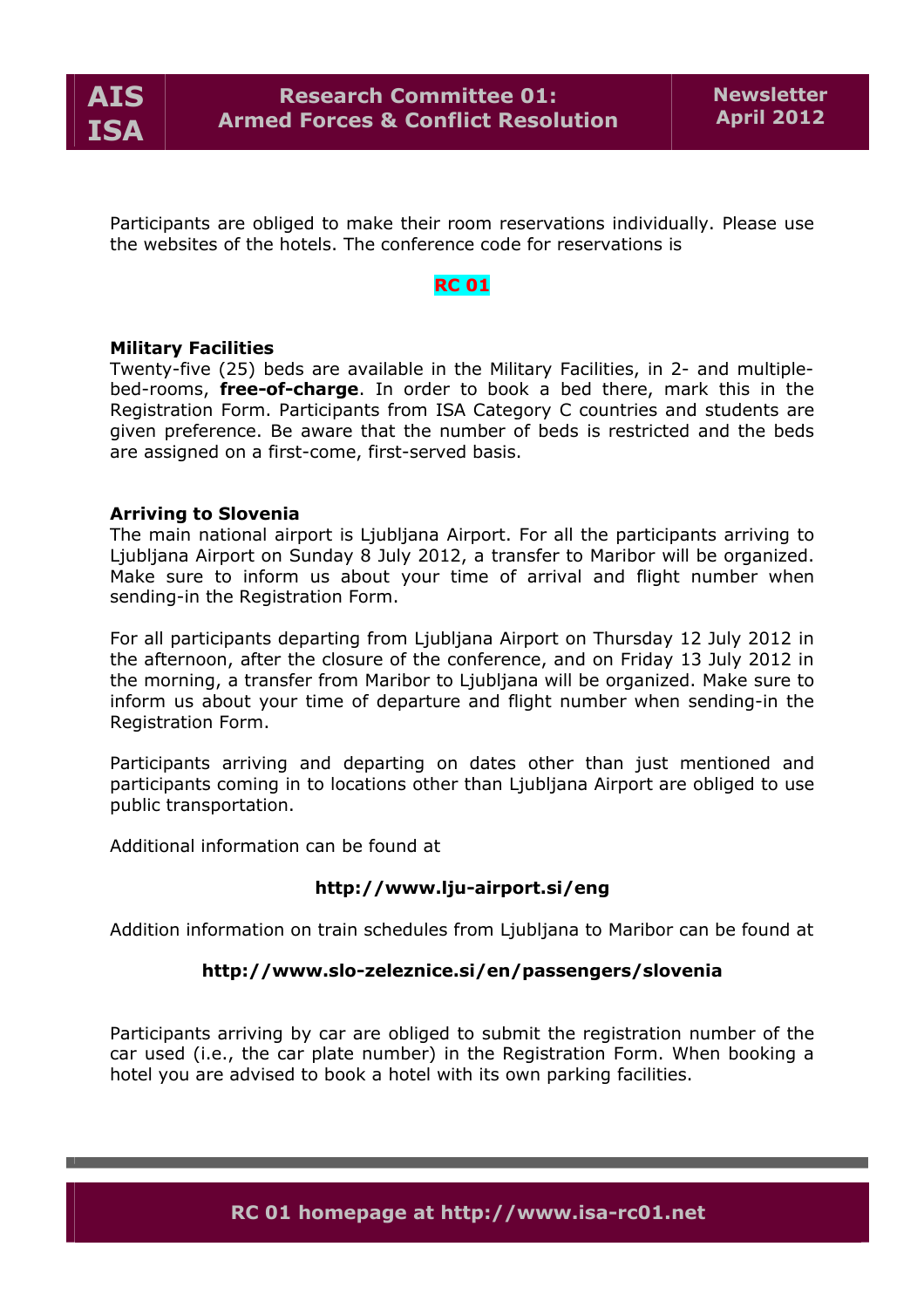

## **General information on Slovenia**

Population: 2,051,000 Position: Slovenia is located in Central Europe. Area:  $20,273$  km<sup>2</sup> Government: Slovenia is a democratic republic founded on the principle of the separation of powers of the legislative, executive and judicial branches of authority. Capital city: Ljubljana (population: 265,000) President of the Republic: Danilo Türk Prime Minister: Janez Janša President of the National Assembly: Gregor Virant Membership in international organisations: UN, EU, NATO, OSCE, … Official language: Slovene; also Hungarian and Italian in the respective ethnically mixed areas. Currency: Euro (EUR), since 1 January 2007. Climate: Alpine, Pannonian, Mediterranean Time: Central European Time (UTC+1), Central European Summer Time (UTC+2) Average temperatures: July 21°C, January 0°C Electricity supply: 230 V Units of measurement: metric – metres, kilometres, grams, kilograms.

Additional general information on Slovenia can be found at

# **<http://www.slovenia.info/?Ing=2>**

# **Conference Fee:**

The Conference Fee covers

- (1) Transportation to and from Ljubljana Airport on 8 July and 12 July respectively
- (2) Conference material
- (3) Lunches
- (4) Coffee breaks
- (5) Social events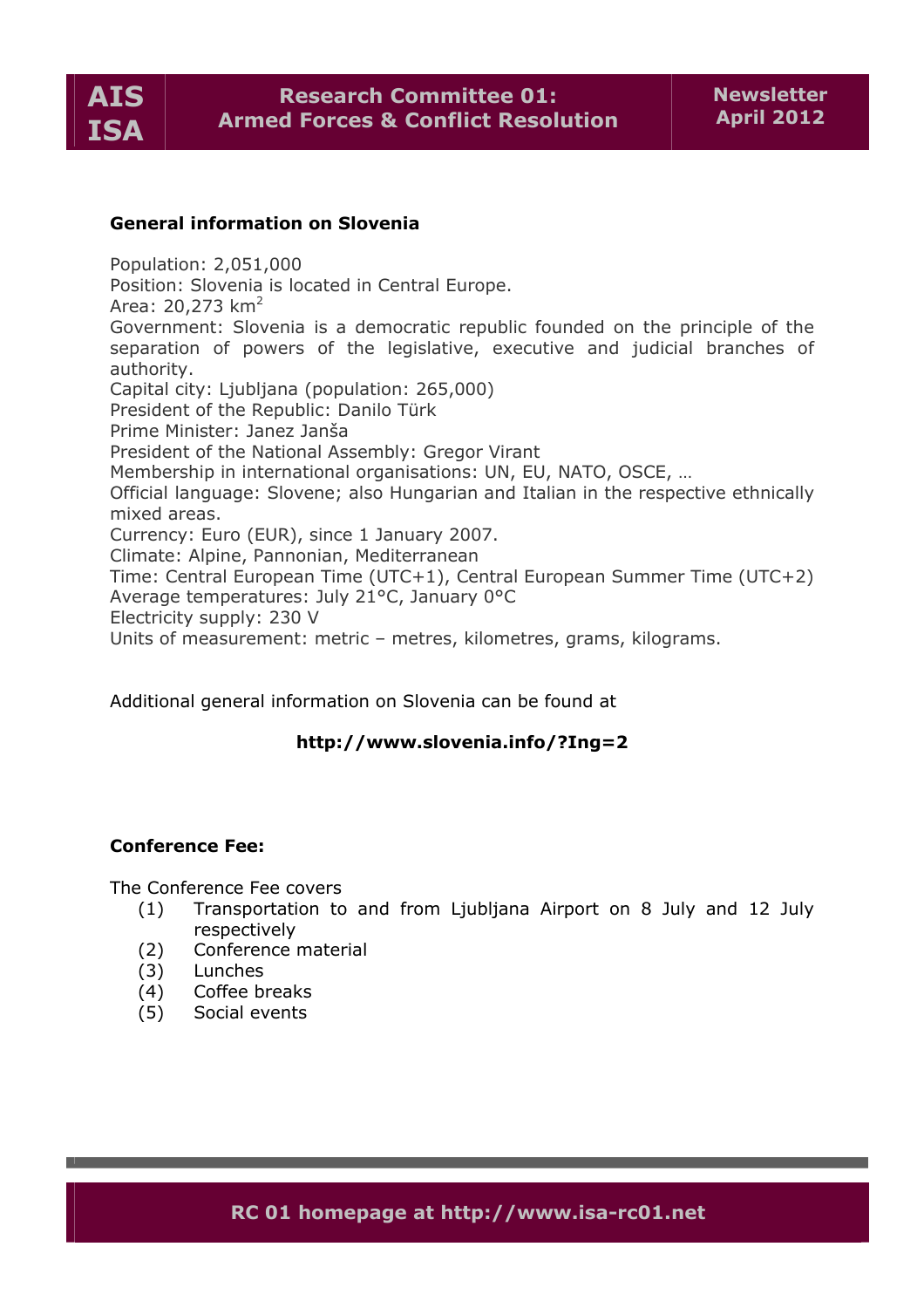The Conference Fee takes up the ISA differentiation between Category A, B and C countries and distinguishes RC 01 members, non-members and students:

| <b>ISA country</b><br>category | <b>RC 01</b><br>member,<br>regular | Non-<br>member,<br>regular | <b>Students</b> |
|--------------------------------|------------------------------------|----------------------------|-----------------|
|                                | 110,- €                            | 150,-€                     | 50,- €          |
| В                              | 90,-€                              | $130,-€$                   | $30,-$ €        |
|                                | $60,-$ €                           | 90,-€                      | $20,-$ €        |

# **ISA Country Category A are:**

Andorra, Arab Emirates, Aruba, Australia, Austria, Bahamas, Bahrain, Barbados, Belgium, Bermuda, Brunei, Caledonia, Canada, Cayman Is., Channel Is., China, Croatia, Cyprus, Czech Rep., Denmark, Equatorial Guinea, Estonia, Faroe Is., Finland, France, French Polynesia, Germany, Greece, Greenland, Guam, Hong Kong, Hungary, Iceland, Ireland, Isle of Man, Israel, Italy, Japan, Korea, Kuwait, Latvia, Liechtenstein, Luxembourg, Macao, Malta, Mariana Is., Monaco, Neth. Antilles, Netherlands, New Zealand, Norway, Oman, Poland, Portugal, Puerto Rico, Qatar, San Marino, Saudi Arabia, Singapore, Slovak Rep., Slovenia, Spain, Sweden, Switzerland, Taiwan, Trinidad & Tobago, United Kingdom, United States, Virgin Islands

# **ISA Country Category B are:**

Albania, Algeria, American Samoa, Antigua-Barbuda, Argentina, Azerbaijan, Belarus, Belize, Bosnia-Herzegovina, Brazil, Bulgaria, Buthan, Chile, Colombia, Costa Rica, Cuba, Dominican Rep., Gabon, Grenada, Iran, Jamaica, Kazakhstan, Lebanon, Libya, Lithuania, Macedonia, Malaysia, Maldives, Marshall Is., Mauritius, Mayotte, Mexico, Montenegro, Namibia, Palau, Panama, Peru, Romania, Russian Federation, Samoa, Serbia, Seychelles, South Africa, St. Kitts-Nevis, St. Lucia, St. Vicent, Suriname, Turkey, Uruguay, Venezuela

### **ISA Country Category C are:**

Afghanistan, Angola, Armenia, Bangladesh, Benin, Bolivia, Botswana, Burkina Faso, Burundi, Cambodia, Cameroon, Cape Verde, Central African Rep., Chad, China, Congo, DR, Congo, Rep., CÖte d'Ivoire, Djibouti, Dominica, Ecuador, Egypt, El Salvador, Eritrea, Ethiopia, Fiji, Gambia, Georgia, Ghana, Guatemala, Guinea Rep., Guinea-Bissau, Guyana, Haiti, Honduras, India, Indonesia, Iraq,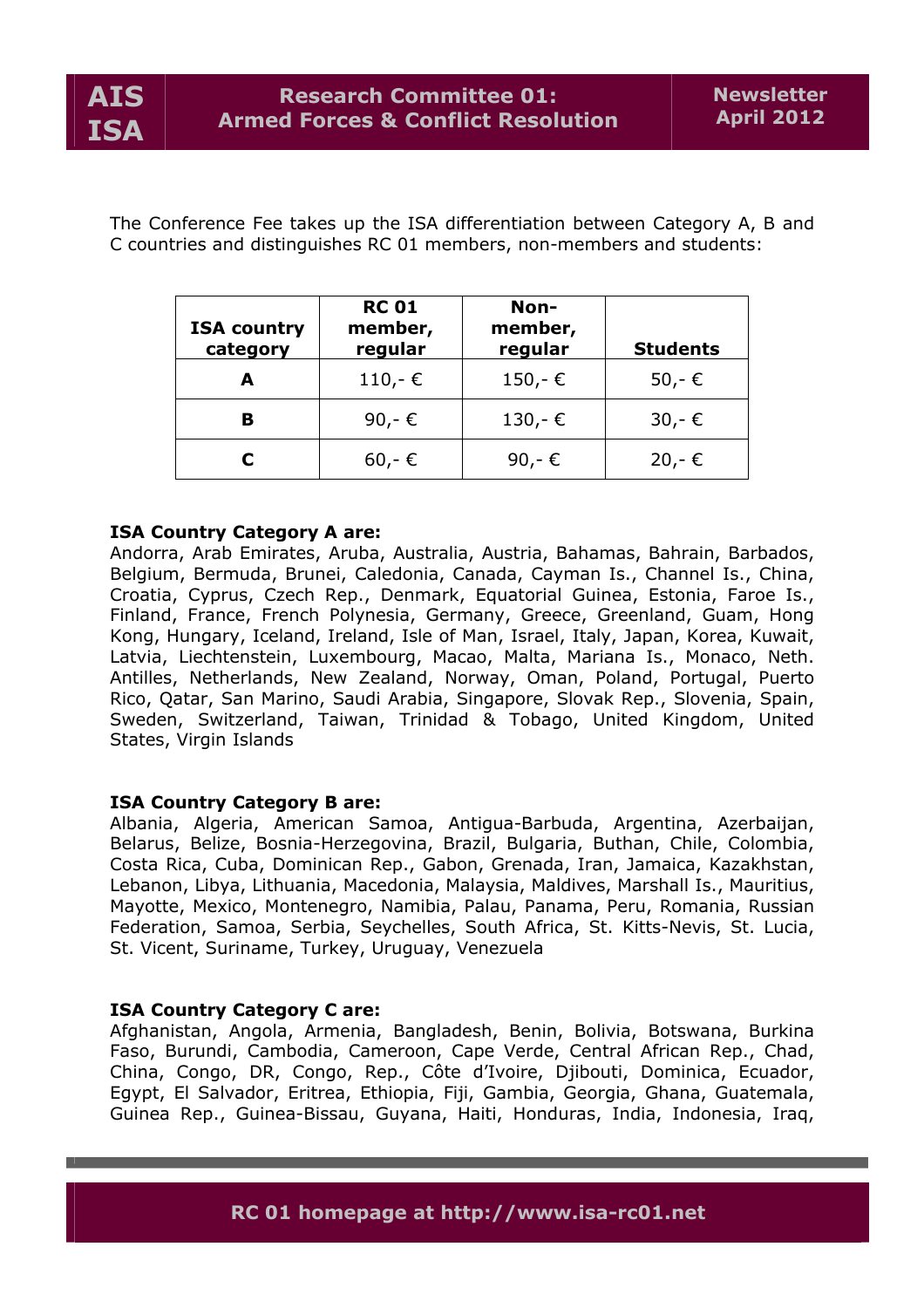

# **Research Committee 01: Armed Forces & Conflict Resolution**

Jordan, Kenya, Kiribati, Kyrgyzstan, Lao, Lesotho, Liberia, Madagascar, Malawi, Mali, Mauritania, Micronesia, Moldova, Mongolia, Morocco, Mozambique, Myanmar, Nepal, Nicaragua, Niger, Nigeria, Pakistan, Papua New Guinea, Paraguay, Philippines, Rwanda, Senegal, Sierra Leone, Solomon Is., Somalia, Sri Lanka, St. Tome & Principe, Sudan, Swaziland, Syria, Tajikistan, Tanzania, Thailand, Timor-Leste, Togo, Tonga, Tunisia, Turkmenistan, Uganda, Ukraine, Uzbekistan, Vanuatu, Vietnam, West Bank & Gaza, Yemen, Zambia, Zimbabwe

### **Registration:**

Please register with the Registration Form that comes in a separate file. Should you not have received a Registration Form, please contact Uros Svete under:

#### **uros.svete** *at* **fdv.uni-lj.si**

#### **Deadline for Registration:**

# **15 May 2012**

#### **Opening Ceremony**

The Opening Ceremony will be held in the facilities of the Slovene Armed Forces, in Kadetnica, Maribor, Slovenia on Sunday, 8 July 2012, at 18.00. It will be hosted by the Slovene Minister of Defence Mr. Aleš Hojs.

#### **Business Meeting**

At the Interim Conference, we will have a Business Meeting. This is scheduled for Wednesday, 11 July 2012, 17.15.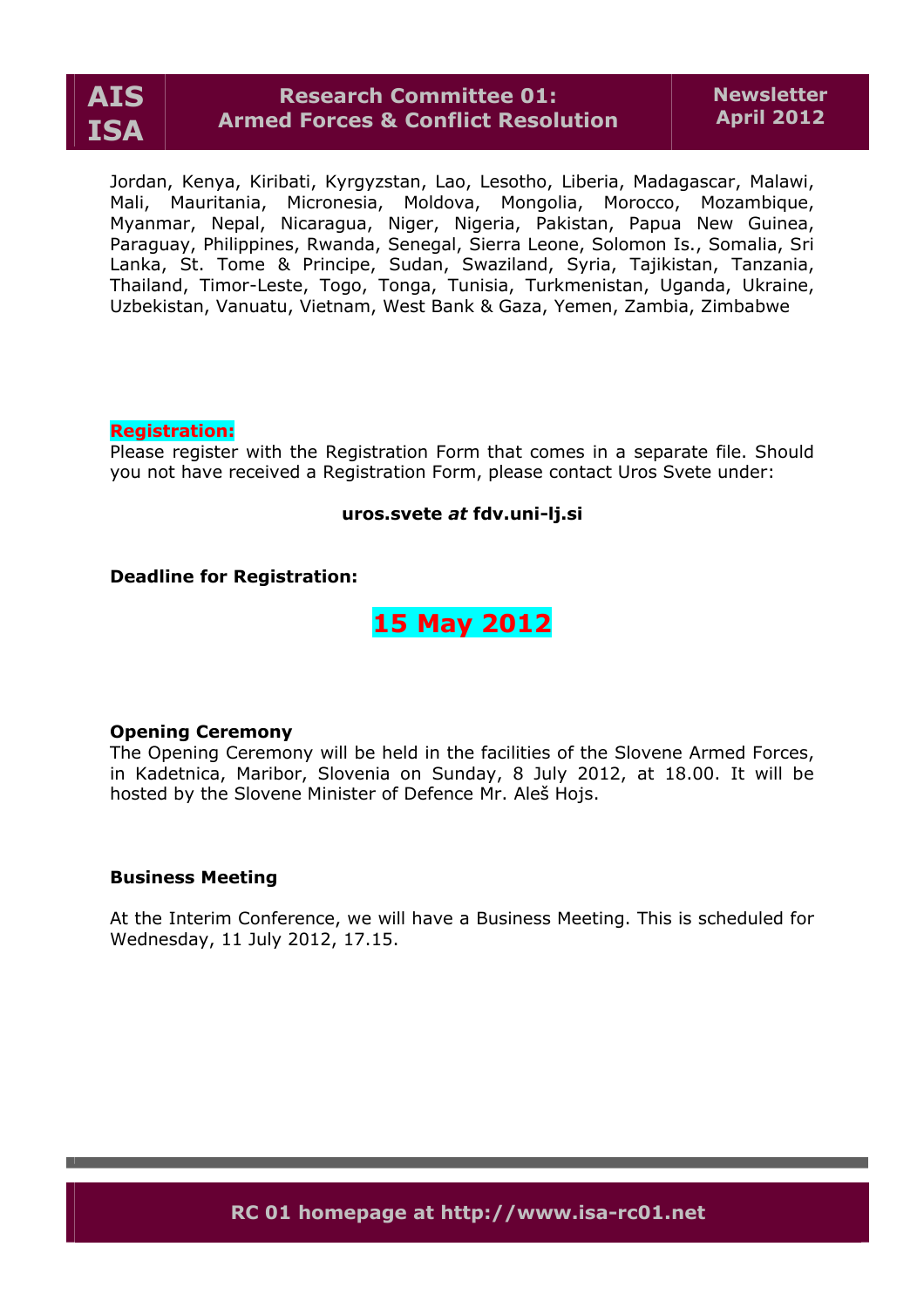

# **Conference Schedule**

| <b>SUNDAY, 8 July 2012</b>                                          |                                                             |                    |  |
|---------------------------------------------------------------------|-------------------------------------------------------------|--------------------|--|
|                                                                     | <b>Arrival of participants</b>                              |                    |  |
| $18.00 - 20.00$                                                     | <b>Official reception hosted by the Minister of Defence</b> |                    |  |
|                                                                     | MONDAY, 9 July2012                                          |                    |  |
| $8.00 - 9.00$                                                       | Registration                                                |                    |  |
| $9.00 - 10.30$                                                      | <b>OFFICIAL OPENINIG (Key note speaker)</b>                 |                    |  |
| $10.30 - 11.00$                                                     | <b>Coffee break</b>                                         |                    |  |
| $11.00 - 12.30$                                                     | PANEL 1                                                     |                    |  |
| $12.30 - 13.30$                                                     | Lunch                                                       |                    |  |
| $13.30 - 15.00$                                                     | PANEL <sub>2</sub>                                          | PANEL <sub>3</sub> |  |
| $15.30 -$                                                           | <b>Maribor</b> tour                                         |                    |  |
| TUESDAY, 10 July 2012                                               |                                                             |                    |  |
| $9.00 - 10.30$                                                      | PANEL <sub>4</sub>                                          |                    |  |
| $\overline{10.30} - 11.00$                                          | <b>Coffee break</b>                                         |                    |  |
| $11.00 - 12.30$                                                     | PANEL 5                                                     |                    |  |
| $12.30 - 13.30$                                                     | Lunch                                                       |                    |  |
| $13.30 - 15.00$                                                     | PANEL 6                                                     | PANEL <sub>7</sub> |  |
| $15.00 - 15.30$                                                     | <b>Coffee break</b>                                         |                    |  |
| $\overline{15.30 - 17.00}$                                          | PANEL <sub>8</sub>                                          | PANEL <sub>9</sub> |  |
| $17.00 - 17.15$                                                     | <b>Break</b>                                                |                    |  |
| $17.15 - 18.45$                                                     | PANEL 10                                                    | PANEL 11           |  |
|                                                                     | <b>WEDNESDAY, 11 July 2012</b>                              |                    |  |
| $9.00 - 10.30$                                                      | PANEL 12                                                    |                    |  |
| $10.30 - 11.00$                                                     | <b>Coffee break</b>                                         |                    |  |
| $11.00 - 12.30$                                                     | PANEL 13                                                    |                    |  |
| $12.30 - 13.30$                                                     | Lunch                                                       |                    |  |
| $13.30 - 15.00$                                                     | PANEL 14                                                    |                    |  |
| $15.00 - 15.15$                                                     | <b>Break</b>                                                |                    |  |
| $15.15 - 16.45$                                                     | PANEL 15                                                    |                    |  |
| $17.00 - 17.15$                                                     | <b>Coffee break</b>                                         |                    |  |
| $17.15 - 18.45$                                                     | <b>Business meeting</b>                                     |                    |  |
| <b>Dinner hosted by the Faculty of Social Sciences</b><br>$19.00 -$ |                                                             |                    |  |
| THURSDAY, July $12^{th}$ 2012                                       |                                                             |                    |  |
| $9.00 - 10.30$                                                      | PANEL 16                                                    |                    |  |
| $10.30 - 11.00$                                                     | <b>Coffee break</b>                                         |                    |  |
| $11.00 - 12.30$                                                     | PANEL 17                                                    |                    |  |
| <b>CLOSURE OF THE CONFERENCE</b>                                    |                                                             |                    |  |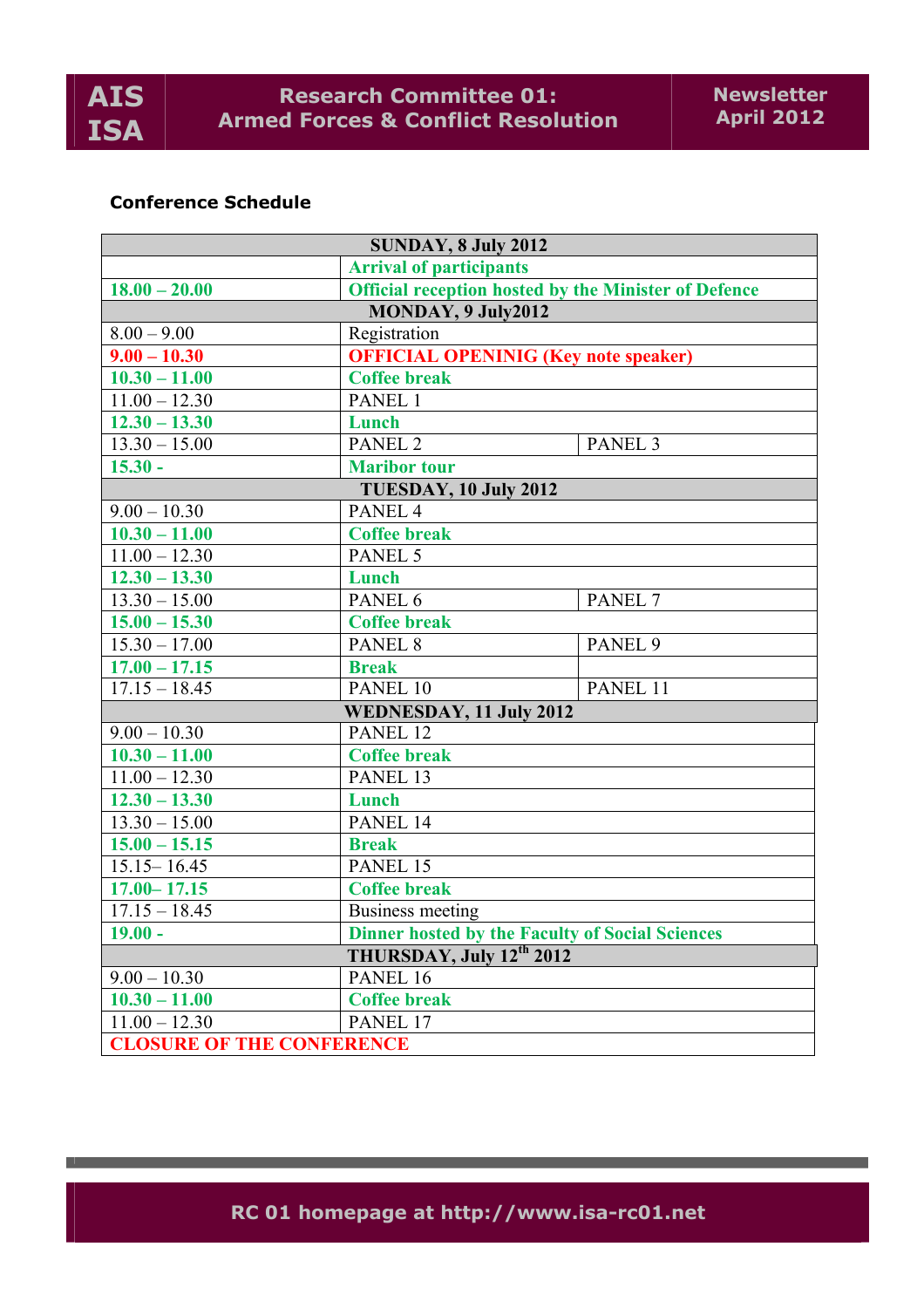

# **The Panels (draft programme)**

#### **Panel 1:**

# **Managing the Armed Forces: Issues of Inter-Organizational Cooperation, Downsizing and Change**

### **Organizer:**

Joseph Soeters, JMML.Soeters@NLDA.NL

#### **Panelists and Papers:**

Joseph Soeters: Managing Military Organizations – What Practice and Organizational Sociology Tell Us

Maren Tomforde: "This is no longer my Bundeswehr" - Cultural Change in the German Armed Forces

Gerhard Kuemmel: The Challenges of the Post-Interventionist Era for the Military

Rene Moelker: TBA

### **Panel 2:**

#### **All-Volunteer Forces: The Promise and Perils of Ending the Draft**

#### **Organizers:**

Johan Österberg, johan.osterberg@fhs.se Sabine Collmer, collmers@marshallcenter.org

#### **Panelists and Papers:**

Ljubica Jelusic: The End of Conscription: What it Means for Slovenia – An Account of a Scholar and Politician

Emma Jonsson: Recruitment after the Introduction of an All-Volunteer Force – So far, so good

Johan Österberg: The SAV – The Voluntary Basic Training in Sweden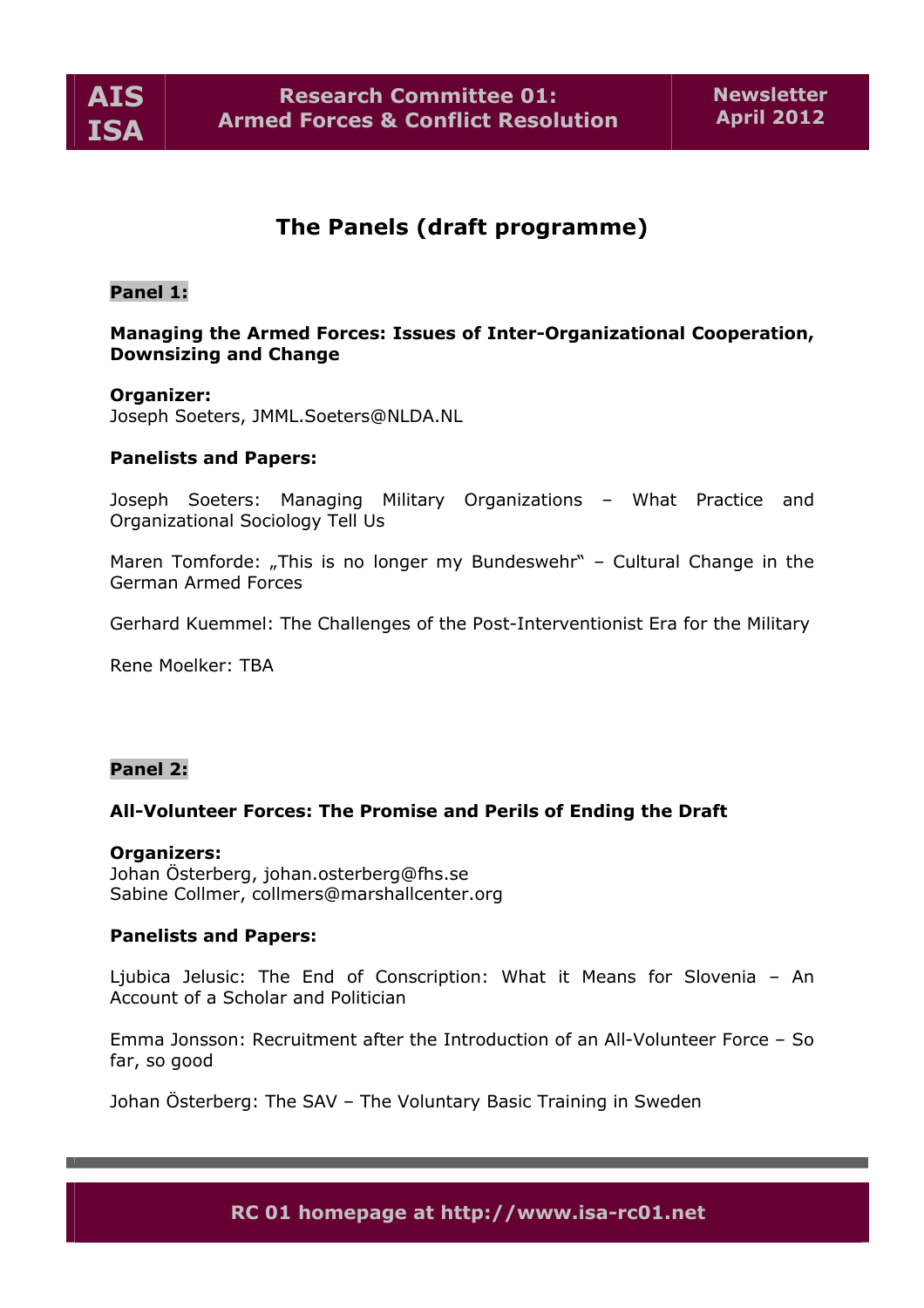

Sabine Collmer: The End of the Draft – Not the End of all Problems: The Case of Germany

Ferenz Molnàr: Learning by Experience: Mismanaged Elements of Changing the Hungarian Manning System

# **Panel 3:**

### **Social Structure, Development and Conflict**

**Organizer:**

Amin Pirzada, dr\_pirzada@yahoo.com

# **Panelists and Papers:**

**TRA** 

**Panel 4:**

### **Military Families**

**Organizers:** Manon Andres, md.andres@nlda.nl Rene Moelker, rene\_moelker@yahoo.com

### **Panelists and Papers:**

Sanela Dursun: Quality of Life Among Military Families

Jelena Juvan & Janja Vuga: Influence of Primary Social Environment on Members of the Armed Forces: Slovenian Armed Forces

RenÅ Moelker: Virtual Support! New Media, Network Society and Military Families

Manon Andres: The Impact of Military Deployments on Intimate Relationships: A Review of the Literature

Julie Coulthard: The Role of the Military Family in the Rehabilitation and Reintegration of Ill and Injured Service Members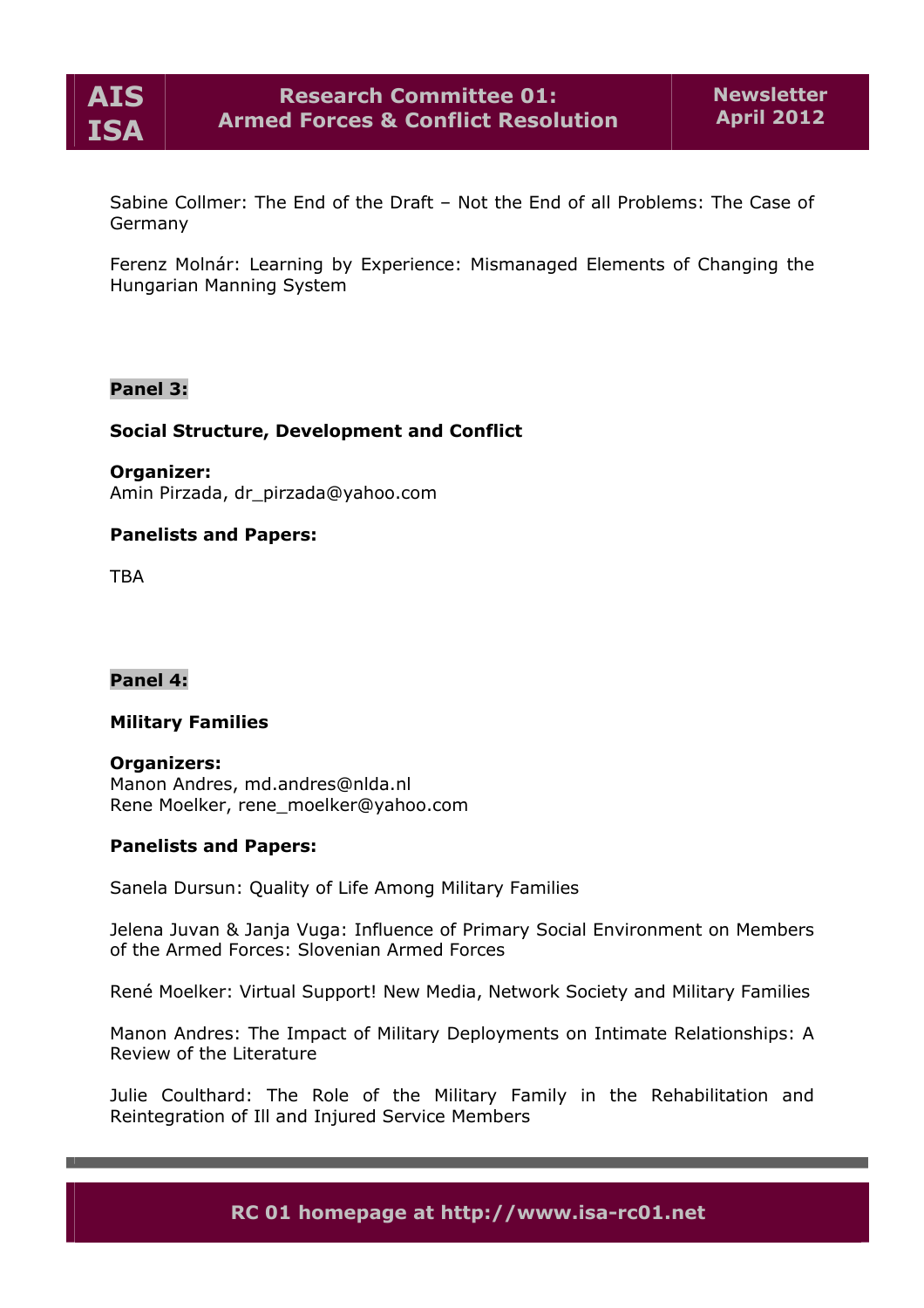

# **Panel 5:**

# **The Military Profession and Asymmetric Warfare (Part I)**

#### **Organizer:**

Giuseppe Caforio, gcaforio@fastwebnet.it

### **Panelists and Papers:**

Giuseppe Caforio: The Findings of Empirical Research on Asymmetric Warfare

Marina Nuciari: 'How Do they Call it?' How Experience Shapes Motivations in Military Units Deployed in Asymmetric Conflict

Vladimir Rukavishnikov: Peace and Asymmetric Warfare: Lesson Learned from **Conflicts** 

Doo-Seung Hong: Overseas Deployments - The South Korean Experience

Janja Vuga & Rok Zupančič: Slovenia – A Small Country's Experience in the Asymmetric Environment

#### **Panel 6:**

### **The Military Profession and Asymmetric Warfare (Part II)**

#### **Organizer:**

Giuseppe Caforio, gcaforio@fastwebnet.it

#### **Panelists and Papers:**

Rosalie Arcala Hall: The Philippines - Gains and Tolls from Internal Security Orientation

Rialize Ferreira: Asymmetric Warfare Research: First Impressions of Peacekeepers Regarding Specific Missions

Calus Kold: Psychological Stress in Asymmetric Warfare

Unsal Sigri & Kadir Varoglu: An Outlook to the Turkish Peacekeepers' Perceptions of Asymmetric Warfare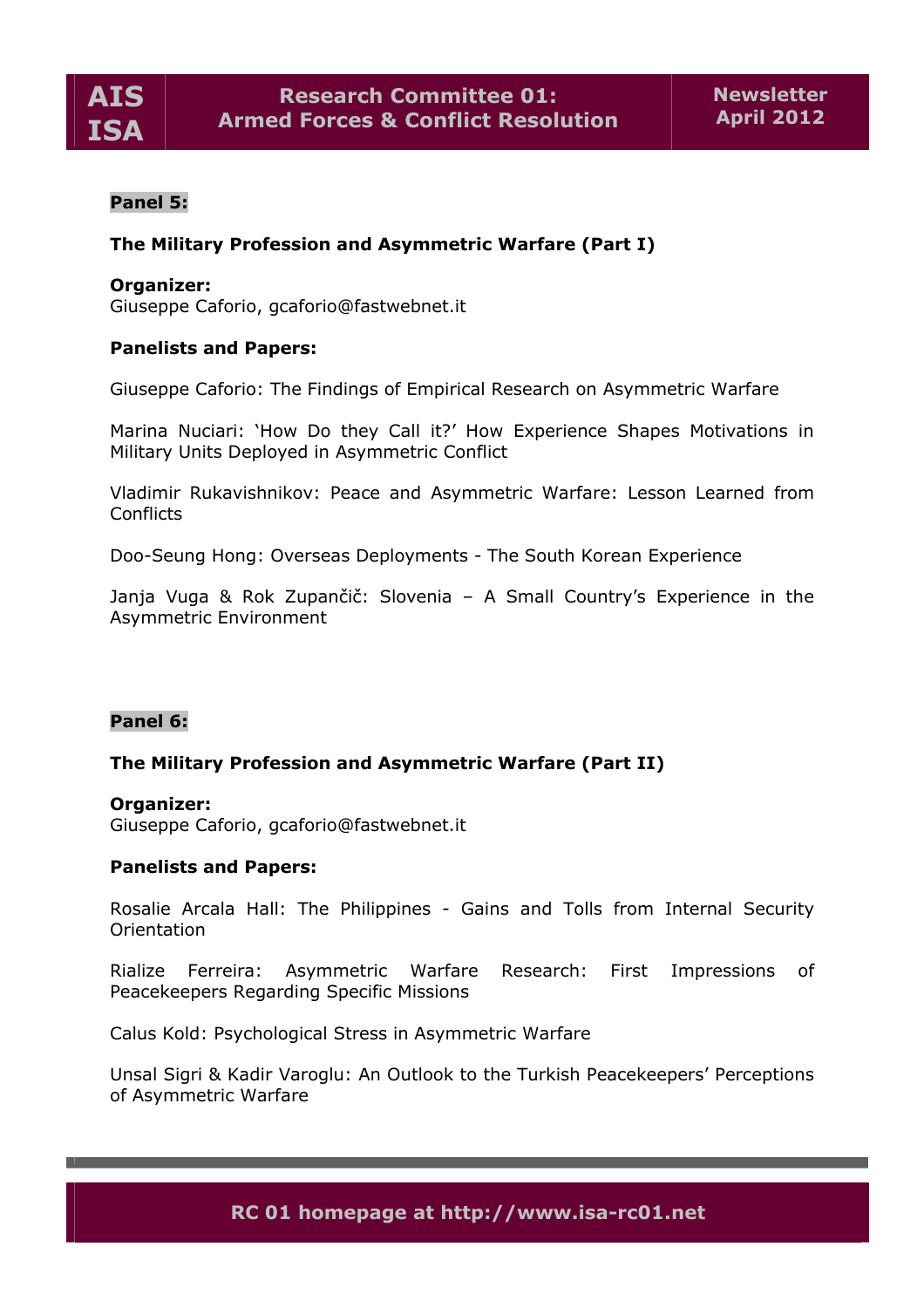

# **Panel 7:**

# **Recruitment and Retention (Part I)**

#### **Organizers:**

Tibor Szvircsev Tresch, tibor.szvircsev@vtg.admin.ch Natalia Merkulova, Natalia.merkulova@vtg.admin.ch

### **Panelists and Papers:**

Tibor Szvircsev Tresch: Satisfaction with Basic Military Training: A Quantitative Study Relating to Swiss Recruits

Irina Goldenberg: Canadian Forces Retention Survey: Sampling and Instrument Refinements for Informing the Retention Strategy

Karen Koundakjian: Exploring Factors of Personnel Retention: The 2010 Canadian Forces Retention Survey

### **Panel 8:**

### **The Military Profession and Asymmetric Warfare (Part III)**

#### **Organizer:**

Giuseppe Caforio, gcaforio@fastwebnet.it

#### **Panelists and Papers:**

Uros Svete & Jelena Juvan: The Slovene Armed Forces in Asymmetric Warfare – Tactical and Organizational Experiences from Afghanistan

Julius Hess: Military Identity, Motivation and Multifaceted Realities in Complex Conflict Scenarios

Olga Nowaczyk: The Faces Of War In The 21st Century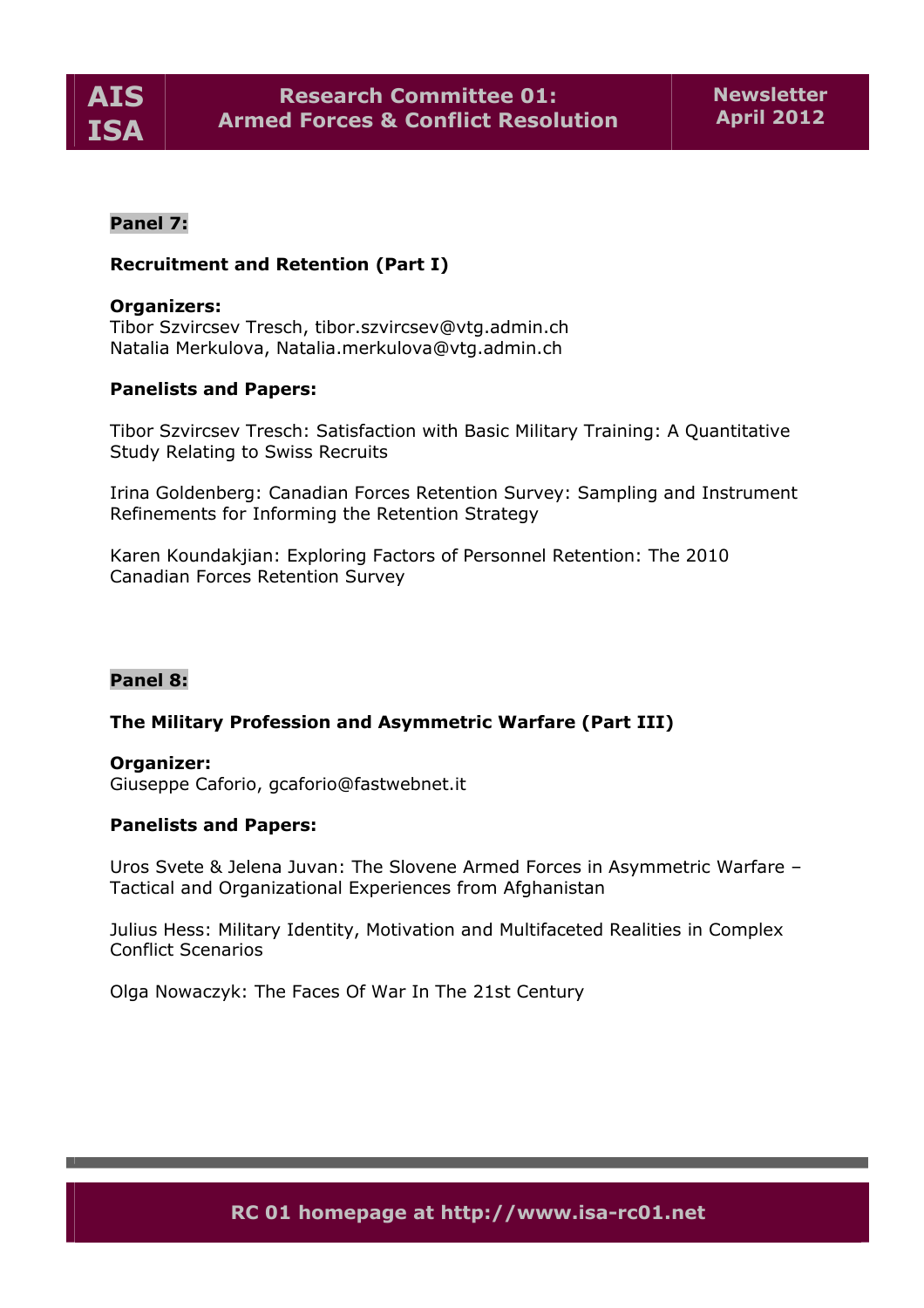

# **Panel 9:**

# **Recruitment and Retention (Part II)**

### **Organizers:**

Tibor Szvircsev Tresch, tibor.szvircsev@vtg.admin.ch Natalia Merkulova, Natalia.merkulova@vtg.admin.ch

### **Panelists and Papers:**

Philippe Manigart & Valerian Lecoq: The Attractiveness of the Belgian Defense as a Potential Employer among Ethnic-Cultural Minorities and Women

Marcin Sińczuch & Michał Weseliński: Social Motives for Military Service of Candidates Participating in Different Forms of Military Training and Education

Natalia Merkulova: Job Satisfaction and Attractiveness of former Swiss Career Afficers on the Civil Labor Market

#### **Panel 10:**

#### **Recruitment and Retention (Part III)**

#### **Organizers:**

Tibor Szvircsev Tresch, tibor.szvircsev@vtg.admin.ch Natalia Merkulova, Natalia.merkulova@vtg.admin.ch

#### **Panelists and Papers:**

Karen Koundakjian: Army School Retention Strategies: Findings from Six Combat Training Centers

Philippe Goldammer: Longitudinal Effects of OCB on the Cadre Selection and the Willingness to Provide Voluntary Additional Effort in the Swiss Armed Forces by Starting a Career as Militia Cadre

Dennis von Bergh & René Moelker: Impact of Outplacement on Military and Civil Personnel in the Netherlands

Gary Schaub: Diversity of the Danish Armed Forces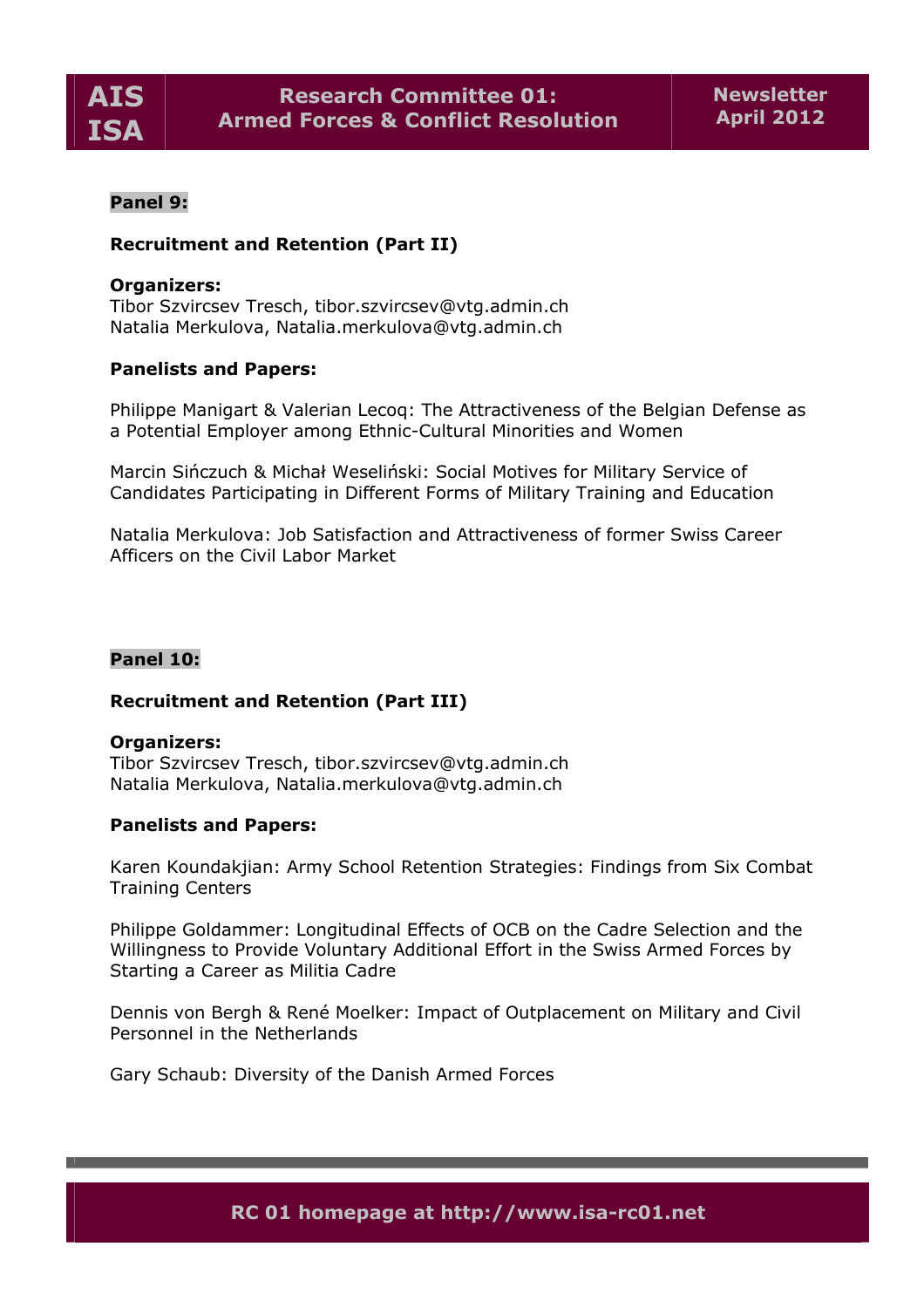

## **Panel 11:**

**Contributing to Peace Support Operations: The Small Countries' Perspective**

#### **Organizers:**

Janja Vuga, janja.vuga@fdv.uni-lj.si Uros Svete, uros.svete@fdv.uni-lj.si

#### **Panelists and Papers:**

Unsal Sigir & Kadir Varouglu: An Outlook on Turkey's Contribution in PSOs with a Cultural Framework

Ong Wei Chong: The Quest for Relevance in Times of Peace: Operations Other Than War and the Third Generation Singapore Armed Forces

Ljubica Jelusic: The Political Perspective – Small Countries' Contribution to Collective Security

Uros Svete & Spela Kranjc: Beyond National Security – The Role of Small State Militaries in Contemporary Conflicts

Janja Vuga: Casualty Aversion in Slovenian Society versus SAF's Willingness to 'Do Their Job'

### **Panel 12:**

## **The Place of Women in the Military / The Place of the Military in Women's Lives (Part I)**

#### **Organizers:**

Orna Sasson-Levy, sassono@mail.biu.ac.il Edna Lomsky-Feder, msednal@huji.ac.il

#### **Panelists and Papers:**

Rachel Woodward & K.Neil Jenkings: Placing Military Women in a Genre: Military Memoirs and the Absence of Published Accounts of Military Women's Lives.

Edna Lomsky-Feder & Orna Sasson-Levy: The Meaning of Military Service in Israeli Women's Life Stories: Intersectionality, Military Roles, and Life **Trajectories**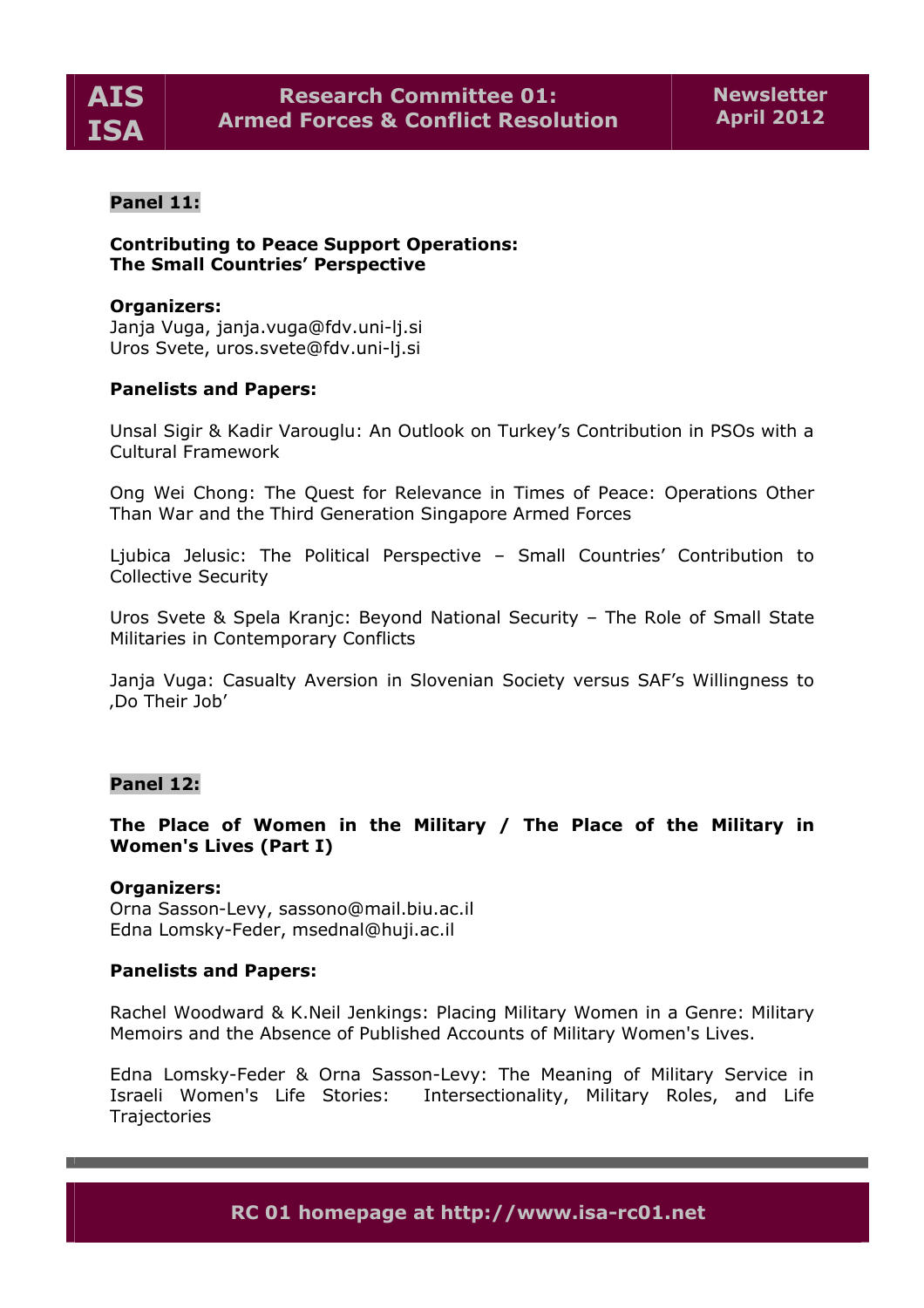

Meredith Kleykamp: Gendered Meaning of Military Experience in the Civilian Workplace

Gerhard Kuemmel: Female Soldiers in the German Military: Tokenism Fading or Tokenism Prevailing?

#### **Panel 13:**

**The Place of Women in the Military / The Place of the Military in Women's Lives (Part II)**

#### **Organizers:**

Orna Sasson-Levy, sassono@mail.biu.ac.il Edna Lomsky-Feder, msednal@huji.ac.il

#### **Panelists and Papers:**

Trond Svela Sand: Military Male Gender Traditions: A Barrier for Retaining Female Personnel?

Sabina Frederic: Towards Women Integration into the Argentina's Armed Forces: Definition of The Military Service in a Politically Changing Context.

Rosalie Arcala Hall: Unveiled: Gender Narratives from Muslim Women in the Philippine Army.

Nina Rones: "The Ideal Officer" Concept and Its Influences on Women's Place in the Norwegian Armed Forces

Lindy Heinecken: Women and , No Change' in the South African Military

#### **Panel 14:**

#### **Public Perception of the Military**

**Organizer:** Marjan Malesic, marjan.malesic@fdv.uni-lj.si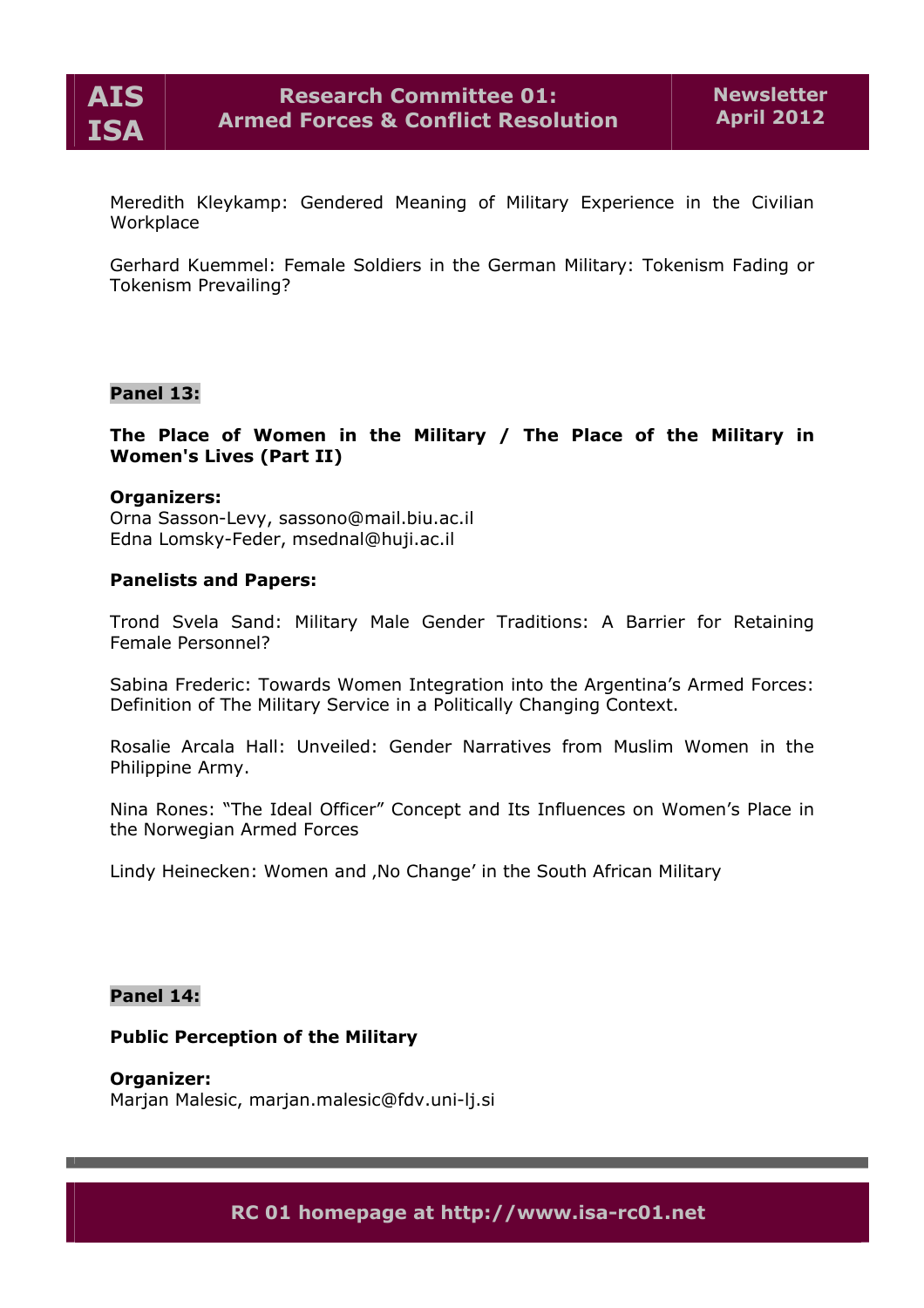

## **Panelists and Papers:**

Julie Craviolini & Silvia Wèrmli: Why the Swiss Trust their Armed Forces

Rüdiger Fiebig: ,Serving Germany' in Afghanistan? Public Perceptions of the German Armed Forces after the Suspension of Conscription

Ki-Joo Kim: Public and Media Attitudes towards the Military – The Case of South Korea

Maria Grazia Galantino: The Italian Media and the Public Perspective on the Libyan Crisis

Anna Bolin: The Professional Culture and Identity of the Swedish Miiltary in Times of Change

### **Panel 15:**

#### **Veterans in Civilian and Military Societies**

#### **Organizers:**

Olga Nowaczyk, o.nowaczyk@wns.uni.wroc.pl Rene Moelker, rene\_moelker@yahoo.com

#### **Panelists and Papers:**

Olga Nowaczyk: We Were Soldiers – Biographical Experiences of Polish Veterans of Military Operations in Iraq and Afghanistan

Esmeralda Kleinreesink: Disillusionment in Afghanistan – A Six-Country Study into Plots by Soldier-Authors

RenÅ Moelker: The Institutionalization of Veteran Care – A Comparative Case **Study** 

Gielt Algra: Dutch May 1940 Veterans and their Perceptions of their Veteran **Status**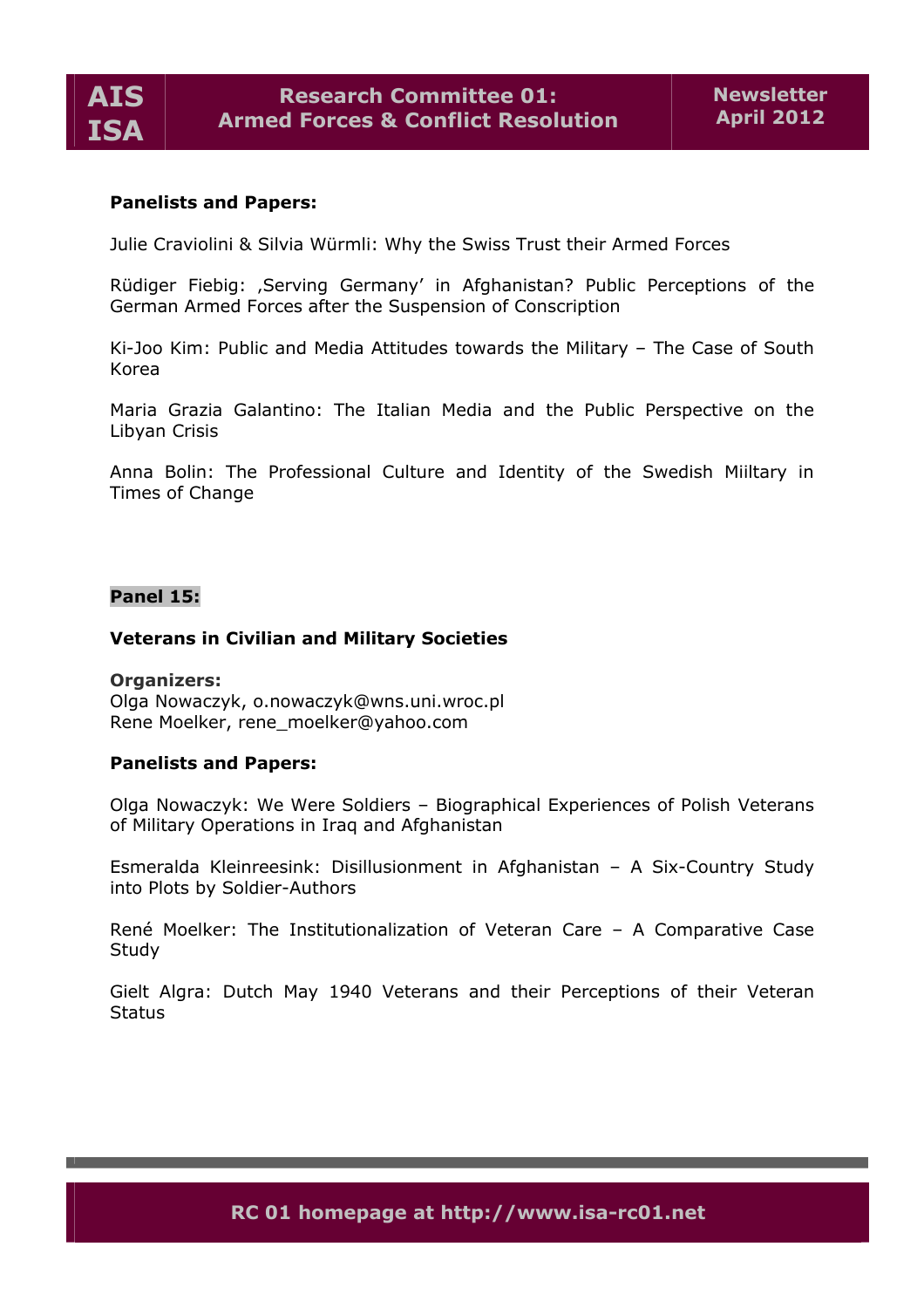

# **Panel 16:**

# **Peacekeeping Operations and Multinational Cooperation**

#### **Organizer:**

Esther Bisig, esther.bisig@vtg.admin.ch

### **Panelists and Papers:**

Esther Vogler Bisig: Motivation and Satisfaction in Deployment: Swiss Soldiers in the International Kosovo Force (KFOR) Peace Support Mission

Helena Carreiras: Ground Floor Cosmopolitanism: Portuguese Soldiers and Cultural Interoperability in Peacekeeping

Marina Malamud: The Peacekeepers International Profile and their Impact on the Value Structure of the Military in Argentina (1995-2010)

## **Panel 17:**

### **Conflict Resolution in Prolonged, Frozen and New Conflicts**

#### **Organizer:**

Vladimir Rukavishnikov, rukavish@hotmail.com

#### **Panelists and Papers:**

Olga Nowaczyk: The Faces of War in the 21st Century

Sabine Collmer: Fragile and Conflict-Affected Countries – New Approaches in Countering Vicious Cycles of Conflict

Stephen Ekovich: The Role of the Army in the Tunisian Revolution

Leena Parmar: The Regimental Spirit – The Indian Case

Carlos Navajas Zubeldia: "Captain, Call them to Attention!" - Rodriguez Zapatero's Defense Policy during his Second Term (2008-2011)

Lindy Heinecken: Gender and Post-Conflict Reconstruction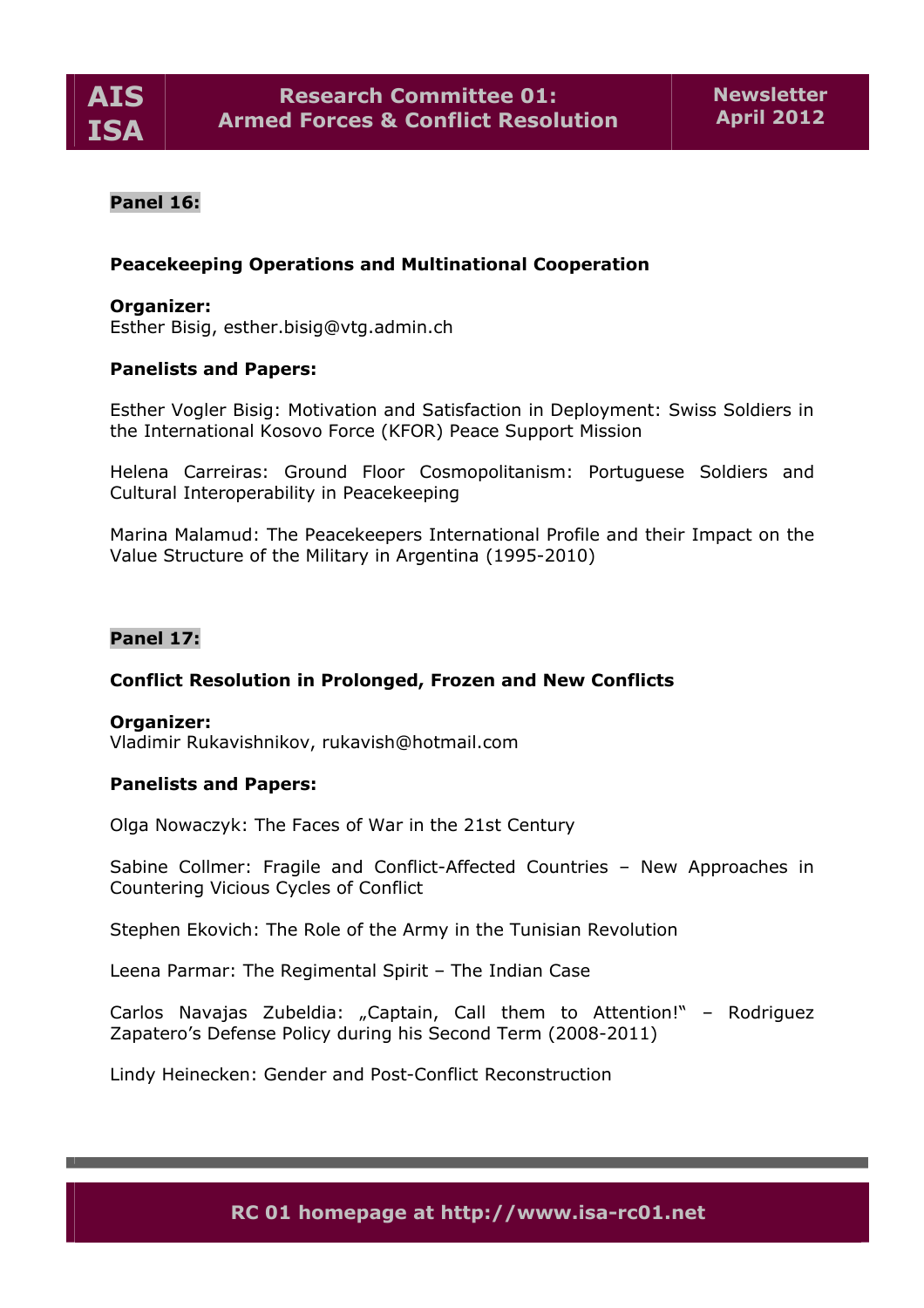

#### **FURTHER EVENTS**

**International Conference dedicated to the 100th Anniversary of the Rakovski National Defense Academy**

**PROFESSIONAL MILITARY EDUCATION AND DEFENSE STUDIES: PAST, PRESENT AND FUTURE** 

**25-27 June 2012, Sofia, Bulgaria** 

*Programme:* 

*24 June 2012, Sunday*  15:00 - 18:30: Arrival and accommodation of the participants

#### *25 June 2012, Monday*

08.30 – 09.00 Registration 09:00 – 09:15 Opening **0915-12.00 First Panel: Contemporary Military Education, Traditions, Challenges, Standards, and Requirements**  09.15 – 09.45 **Keynote address:** The Bulgarian MoD Policy on Education and Training – the Minister of Defense

09.45 –10.00 **Keynote Speech** delivered by the Commandant of the National Defense Academy

10.00 – 10.30 Discussion

10:30 – 11:00 Coffee Break

11:00 – 11:15 Speech (t.b.d.)

11.15 – 11.30 Speech (t.b.d.)

11:30 – 12:00 Discussion

12:00 – 13:30 Lunch Break

**13:30 – 17:00 Second Panel: Armed Forces and Nonmilitary Actors in Conflicts Resolution. Implications for the Professional Military Education** 

13.30 –13.50 Speech delivered by the Dean of National Security and Defense Faculty

13.50 – 14.05 Speech (t.b.d.)

14.05 – 14.20 Speech (t.b.d.)

14.20 – 14.35 Speech (t.b.d.)

14.35 – 15.00 Discussion

15:00 – 15:30 Coffee Break

15:30 – 15.45 Speech delivered by the Dean of Command and Staff Faculty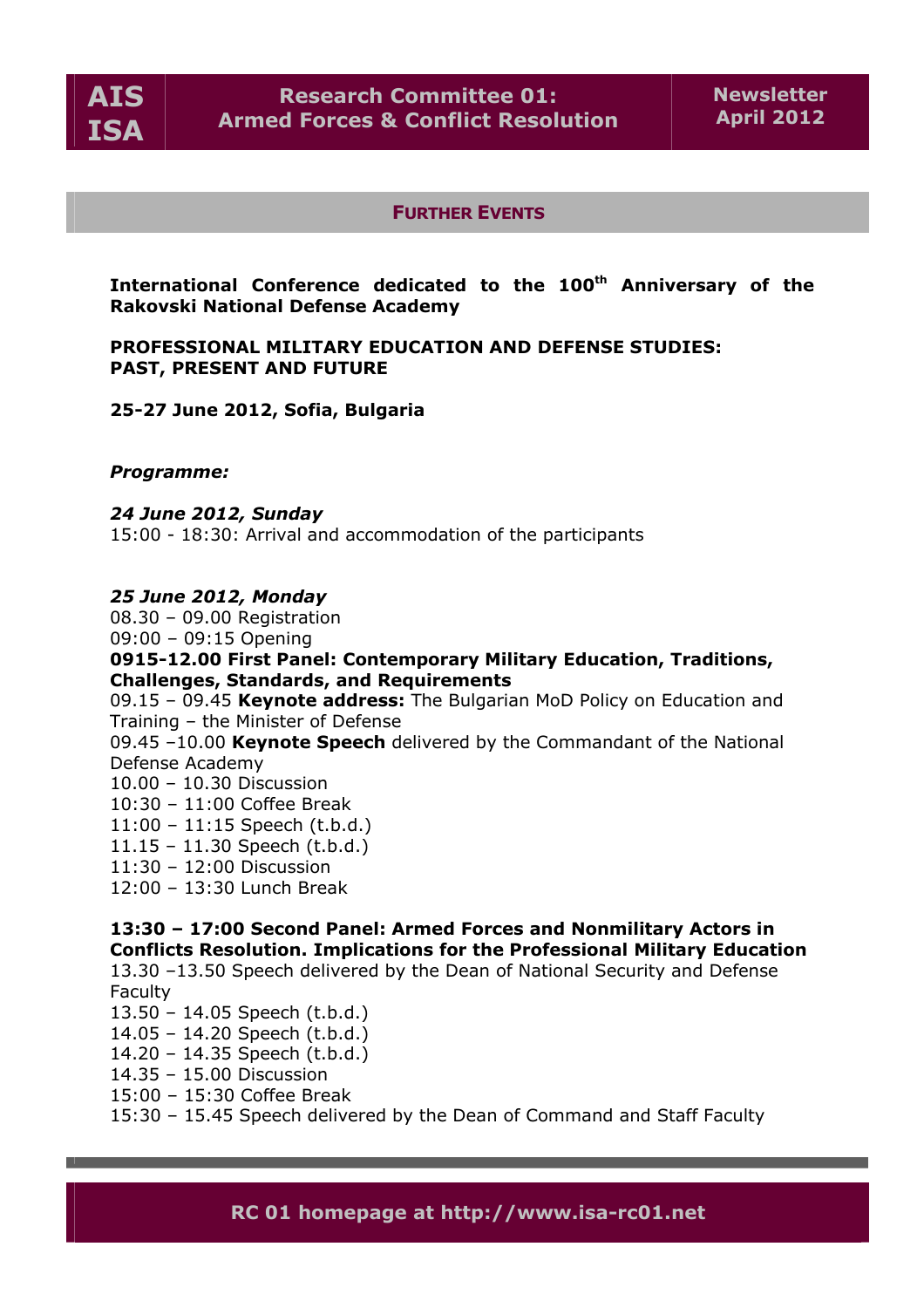15.45 – 16.00 Speech (t.b.d.)

16.00 – 16.15 Speech (t.b.d.)

16.15 – 16.45 Discussion

16.45 – 17.00 Closing Remarks

19.00 – 21.30 **Reception hosted by the Minister of Defense (Lozenets Residence)** Draft as of 15.03.2012

*26 June 2012, Tuesday*

**09.00-12.00 Third Panel: Multinational Coalitions' Effectiveness: Leadership, Cross-Cultural Competencies, and Adaptability.** 

09.00 – 09.20 Speech delivered by NATO VIP Representative

09.20 – 09.40 Speech (t.b.d.)

09.40– 10.00 Speech (t.b.d.)

10.00 – 10.30 Discussion

10:30 – 11:00 Coffee Break

11:00 – 11:15 Speech (t.b.d.)

11.15 – 11.30 Speech (t.b.d.)

11:30 – 12:00 Discussion

12:00 – 13:30 Lunch Break

## **13:30 – 17:00 Fourth Panel: Knowledge Management in Military Educational Establishments: Best Practices and LL in Education and Training.**

13.30 – 13.50 Speech delivered by a Guest Speaker

13.50 – 14.05 Speech (t.b.d.)

14.05 – 14.20 Speech (t.b.d.)

14.20 – 14.35 Speech (t.b.d.)

14.35 – 15.00 Discussion

15:00 – 15:30 Coffee Break

15:30 – 15.45 Speech (t.b.d.)

15.45 – 16.00 Speech (t.b.d.)

16.00 – 16.15 Speech (t.b.d.)

16.15 – 16.45 Discussion

16.45 – 17.00 Closing Remarks

### *27 June 2012, Wednesday*

# **09.00-12.15 Fifth Panel: Scientific Research in Security and Defense – A Guarantee for Modern Comprehensive Military Education**

09.00 – 09.20 Speech delivered by a Guest Speaker

09.20 – 09.40 Speech delivered by the Director of Defense Advanced Research Institute

09.40 –10.00 Speech by the Director of Defense Institute

10.00 – 10.30 Discussion

10:30 – 11:00 Coffee Break

11:00 – 11:15 Speech (t.b.d.)

11.15 – 11.45 Speech (t.b.d.)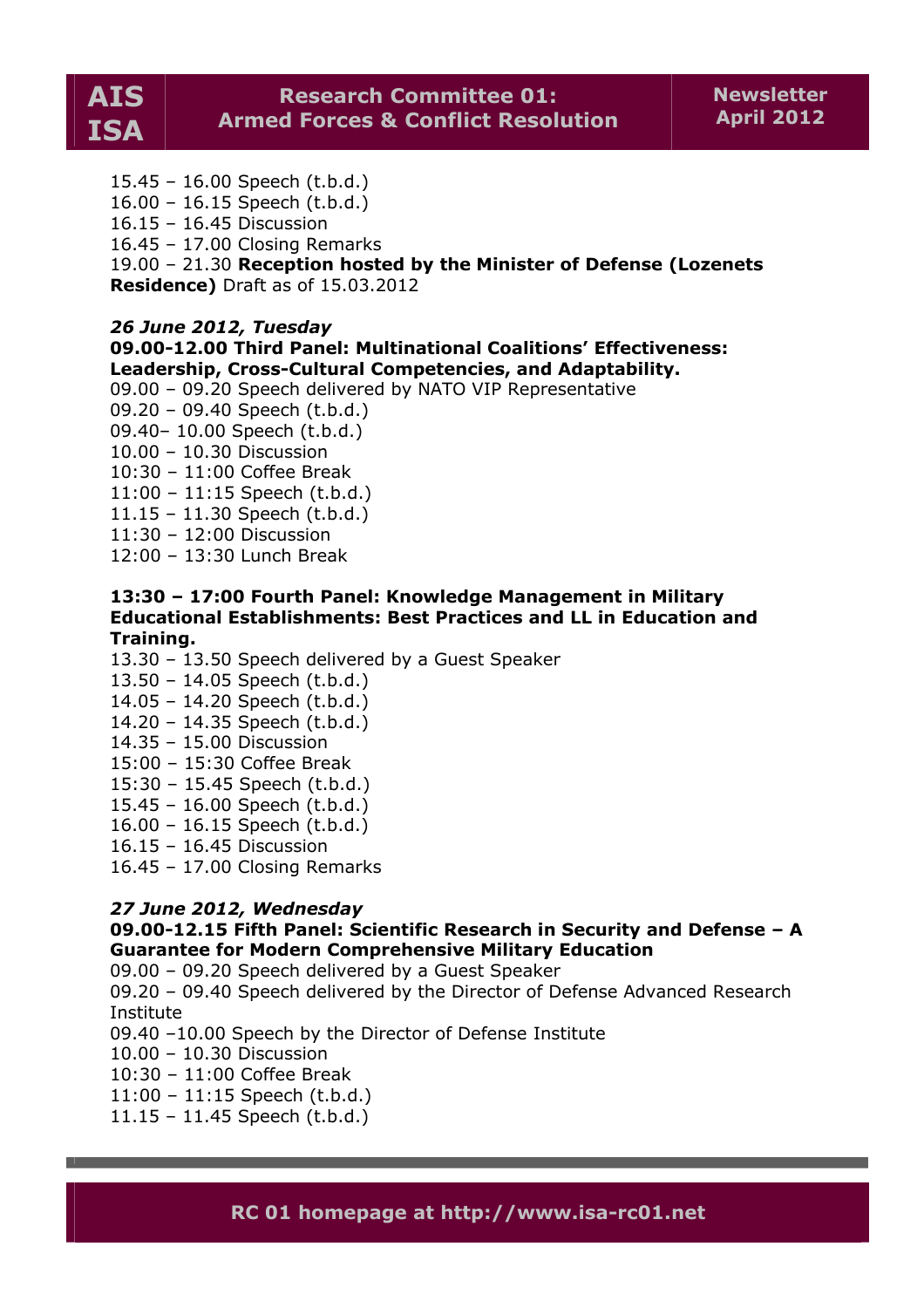

11.45 – 12.00 Speech (t.b.d.)

12:00 – 12:15 Closing Remarks and Conference Wrap up by the Commandant of the National Defense Academy.

# *N.B. The final draft of the Conference Agenda will be disseminated after expiration of registration deadline.*

For further information please contact: Capt (BGR-N) Prof. Yantsislav Yanakiev, D.Sc. Rakovski National Defense Academy Director of Defense Advanced Research Institute (DARI) 82 Evlogi & Hristo Georgievi Blvd 1504 Sofia Bulgaria Tel + 359 2 92 26538 Fax + 359 2 9441657 Mobile: + 359 888 498977

# **Email: yanakiev@pims.org**

# **NEW RC 01 STATUTES**

**With a solid 2 thirds majority, the revised version of our Statutes have been approved by the members of RC 01. As of January 2012, our Statutes are as follows:**

# *I. The Research Committee 01: Armed Forces & Conflict Resolution*

The RC was initially established by the International Sociological Association (ISA) in 1970 with the title "Armed Forces and Society". In 1980, reflecting a broadening of its orientation, the RC was renamed "Armed Forces and Conflict Resolution"; in French: "Forces Armees et Resolution des Conflits".

- A. In order to encourage research on armed forces and conflict resolution, the RC shall
	- 1. develop professional contacts between sociologists of armed forces and conflict resolution throughout the world;
	- 2. encourage the international exchange of research findings, theoretical developments, and methodologies in the sociology of armed forces and conflict resolution;
	- 3. promote the teaching of course materials dealing with armed forces and conflict resolution at undergraduate, graduate, and postgraduate levels; and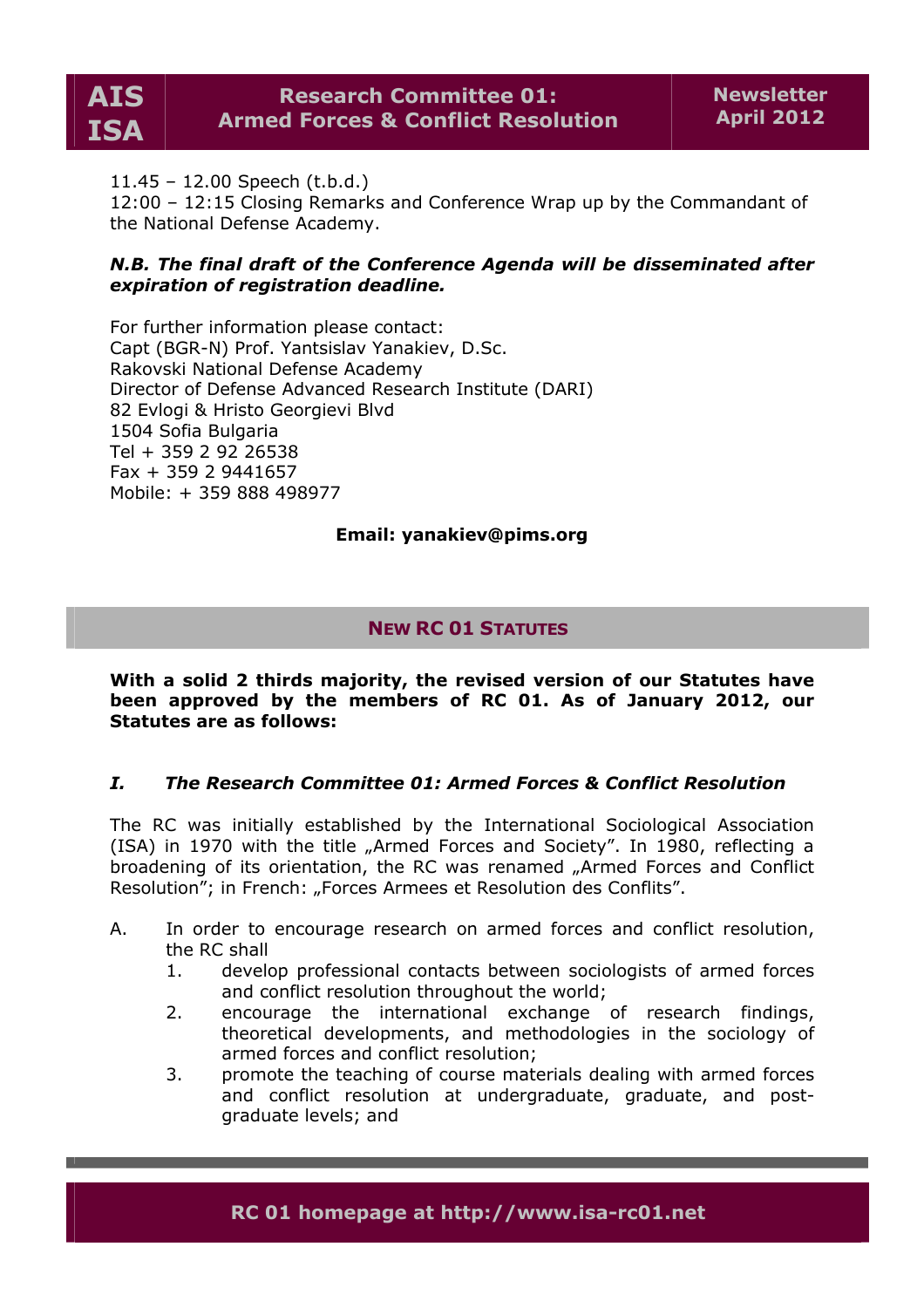

- 4. promote international meetings and research collaboration in the field of armed forces and conflict resolution.
- B. In accordance with ISA guidelines, the RC
	- 1. shall have at least one Interim Meeting between World Congresses of the ISA, and
	- 2. shall issue at least two Newsletters per year to all the members of the RC.
- C. A Business Meeting of the RC shall be held at the World Congress and at the Interim Meeting(s).

# *II. Membership*

- A. Any social scientist active in research or teaching on armed forces and conflict resolution is eligible for membership.
- B. Individuals seeking membership on the RC will inform the Executive Secretary.
- C. Members shall either be **regular members** or **affiliated members**.
	- 1. **Regular members** shall be members of both the RC and the ISA and they shall be individuals in good standing both within the RC and the ISA.
	- 2. **Affiliated members** shall be members of the RC only (i.e., they are not members of the ISA also). They shall be in good standing within the RC.
- D. All **regular and affiliated members** of the RC shall be entitled to vote as individual members in the discussions about thematic and organizational matters at the Business Meetings according to the principle "one member, one vote".
- E. All **regular and affiliated members** of the RC shall be entitled to
	- 1. participate in the scientific activities of the RC; and<br>2. preceive the newsletter issued by the RC free of char
	- receive the newsletter issued by the RC free of charge.
- F. All regular and affiliated members of the RC shall be obliged to
	- 1. uphold the present Statutes of the RC and to adhere to the stipulations of the present Statutes;
	- 2. conscientiously fulfil the tasks entrusted to them by the Business Meeting or other bodies of the RC; and
	- 3. pay their fee for the respective period (i.e. 4 years). Such dues will be used to cover the administrative costs of the RC.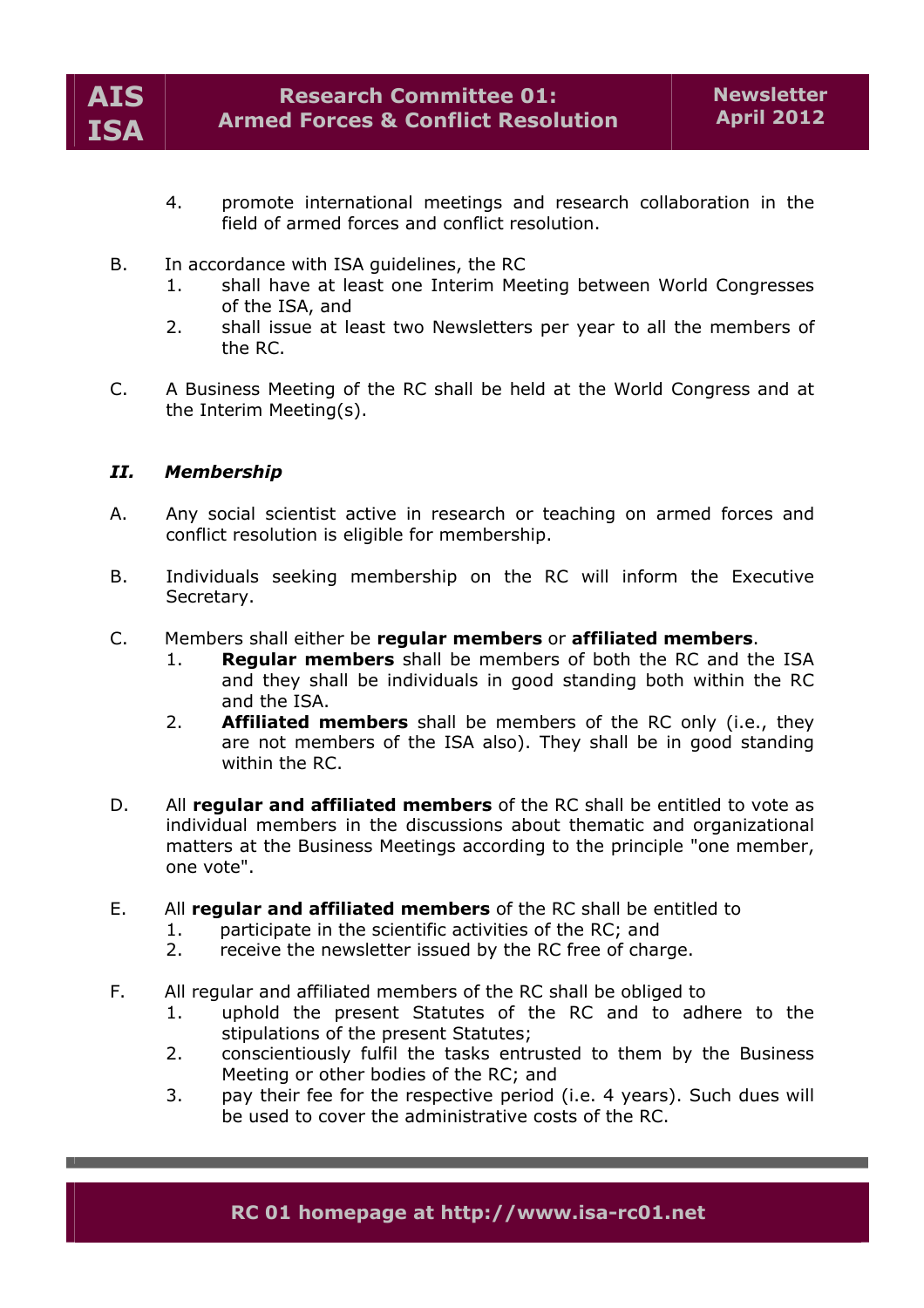# *III. Officers*

- A. The officers of the RC shall consist of
	- 1. a President,
	- 2. three Vice-Presidents,
	- 3. an Executive Secretary/Treasurer, and
	- 4. six to eight Executive Committee Members.
- B. The officers collectively are hereafter referred to as the Executive Board.
	- 1. Eligible for serving in the Executive Board are **regular** members in good standing of both the ISA and the RC.
	- 2. The officers shall serve a term of four years.
	- 3. The term shall be one from one quadrennial World Congress of Sociology to the next.
	- 4. The officers must be **regular** members in good standing of both the ISA and the RC throughout their term of office.
	- 5. Officers may serve more than one term.

### *IV. Responsibilities*

- A. The President
	- 1. assumes overall responsibility for the functioning of the RC and assumes major responsibility for the conference programs of the RC at the ISA's World Congresses and at the Interim Meetings of the RC.
	- 2. identifies, in consultation with the Executive Board, the theme for at least one Interim Meeting between World Congresses and takes responsibility for the organization or co-organization of these inter-Congress meetings.
	- 3. aims for the publication of the conference papers of the RC.
	- 4. serves as the RC's delegate to the ISA Research Council and other organizations.
- B. In the case of the death, incapacitation, resignation, or other inability of the incumbent to carry out the responsibilities of the office of the President, one of the members of the Executive Board, identified by the Executive Board, will assume the responsibilities of the President.
- C. The Executive Secretary/Treasurer
	- 1. prepares the minutes of the Business Meetings for publication in the Newsletter of the RC.
	- 2. receives the members' dues if necessary, in cooperation with the ISA Secretariat – and maintains financial records and funds, as well as an up-to-date membership list.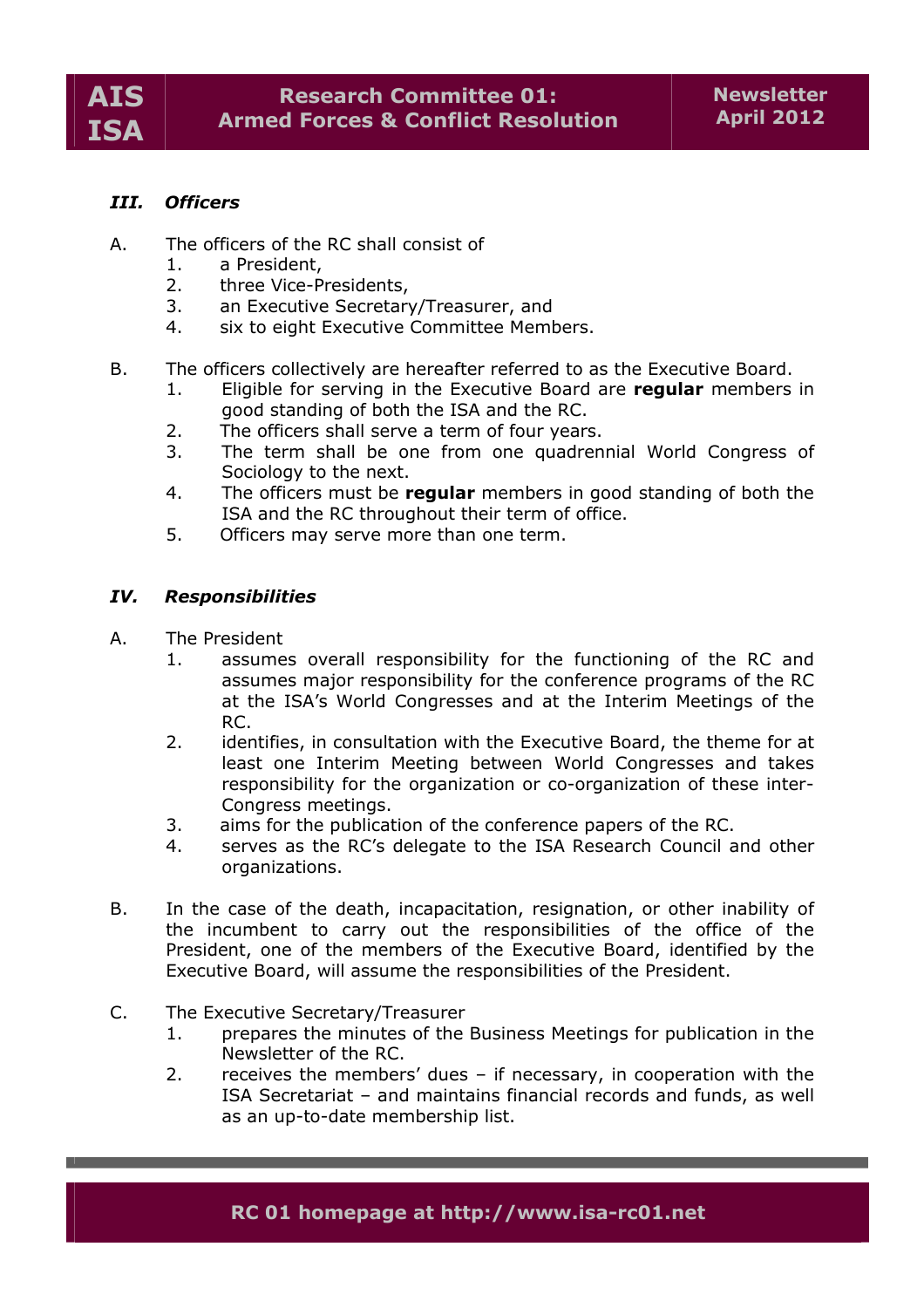

- 3. gives financial reports, to the Executive Board annually and to the Business Meeting biennially. The Treasurer must be discharged of his/her financial responsibilities by the Business Meetings.
- 4. realizes the financial relations of the RC and the ISA.
- D. Together, the President and the Executive Secretary/Treasurer
	- shall be responsible for the Newsletter and the website of the RC.
	- 2. prepare the application for the RC's activity grant from ISA, the report on its use, and the activity reports requested by the ISA.
	- 3. keep an institutional memory of the history and the procedures of the RC.
- E. The Vice-Presidents assist the President with those matters delegated by the President.
- F. The Members of the Executive Committee assist the President with those matters delegated by the President.
- G. In the event of a vacancy on the Executive Board, the President in consultation with the Executive Board may appoint a replacement until the next election.

### *V. Electoral Procedures*

- A. The Executive Board of the RC is elected every four years, just prior to the ISA World Congress, for a four-year term. The term of the newly elected officers shall commence at the following World Congress.
- B. The election shall be carried out under the direction of the Nominations and Elections Committee. This Committee consists of two members of the RC who may be either regular or affiliated members.
- C. These two members of the Nominations and Elections Committee are **not** members of the current Executive Board and they are **not** standing for election, i.e. they are in fact **not eligible for nomination** to the Executive Board.
- D. The Nominations and Elections Committee is responsible for preparing the list of nominations and for conducting the elections.
- E. To ensure participation by all regular and affiliated members, the election process (including nominations) shall be done by mail, normally by e-mail. To this end, the Nominations and Elections Committee shall prepare a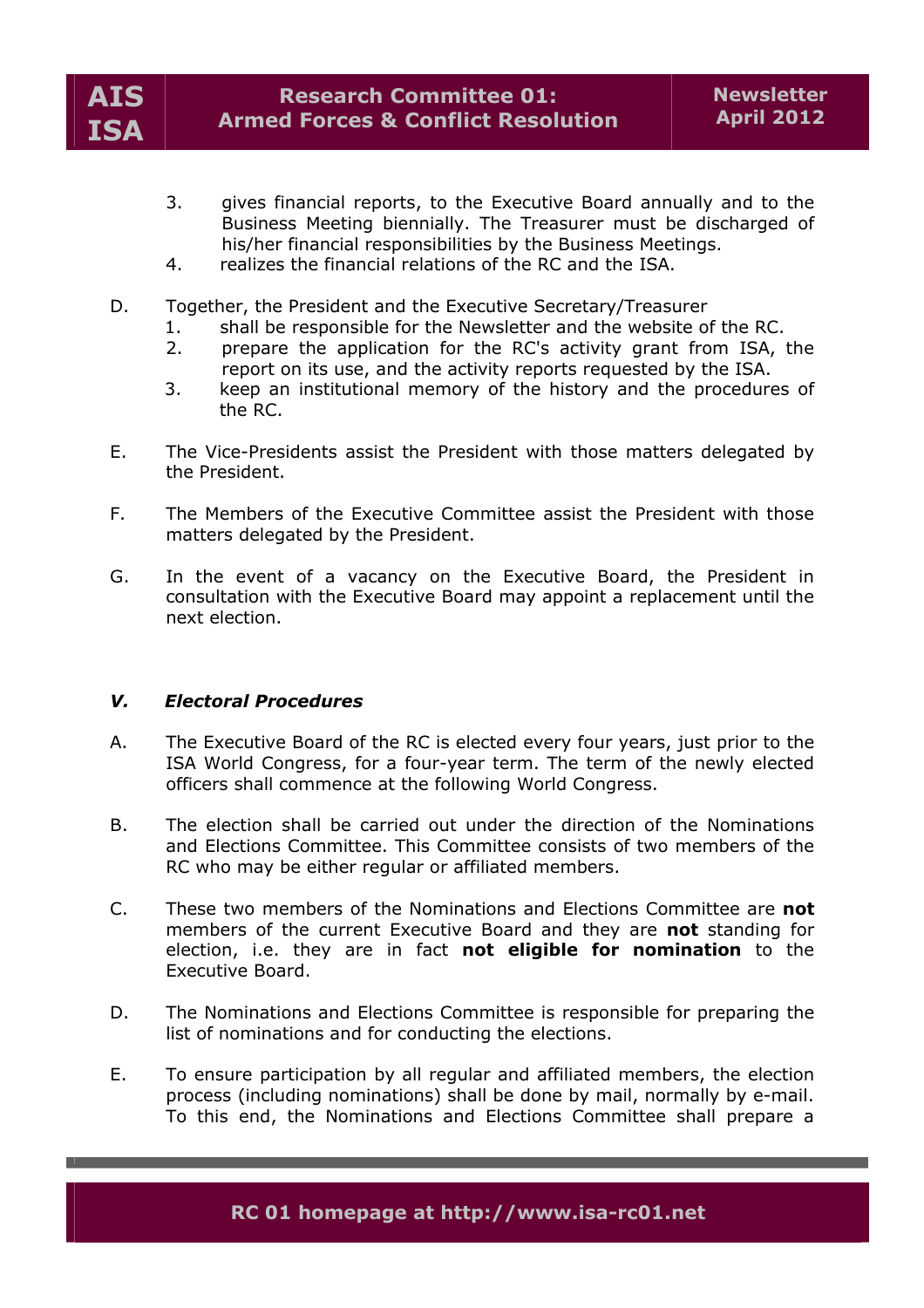

nominations form, to be sent to all **regular and affiliated members** at least 20 weeks before the election day, together with a list of all **regular members** of the RC.

- F. All **regular and affiliated members** of the RC shall be entitled to nominate candidates for the Executive Board.
- G. Potential candidates shall confirm their willingness
	- 1. to accept the respective position on the Executive Board, should they be elected, and
	- 2. to remain a regular member in good standing for the duration of the mandate.
	- 3. They shall return the nomination form to the Nominations and Elections Committee, along with a brief curriculum vitae.
- H. A member may be a candidate for more than one office, but may only serve in one office at a time.
- I. The Nominations and Elections Committee will endeavor to have at least two nominations for each position. Also, a write-in section will be present for each office. The nominations should reflect the international nature of the membership.
- J. The Nominations and Elections Committee shall prepare a ballot listing all nominated candidates (and their normal country of residence) for each position on the Executive Board. For each position, the nominated candidates shall be listed in alphabetical order.
- K. The ballot shall be sent to all **regular and affiliated members** of the RC by (e-) mail at least ten weeks before the election day. The election day will be no later than two weeks before the beginning of the World Congress.
- L. **Regular and affiliated members** shall send their ballot by mail or e-mail to the designated electoral officers or e-mail account. Ballots received after election day shall not be counted.
- M. Board members are elected on the basis of a simple majority of ballots received by the deadline specified on the ballot. In the case of a tie between candidates, the issue is resolved in a manner that is mindful of regional representation, and for candidates from the same region, by drawing lots.
- N. The newly elected officers will be announced through the ISA Bulletin, the Newsletter of the RC, on the website of the RC and at the meetings of the RC at the World Congress.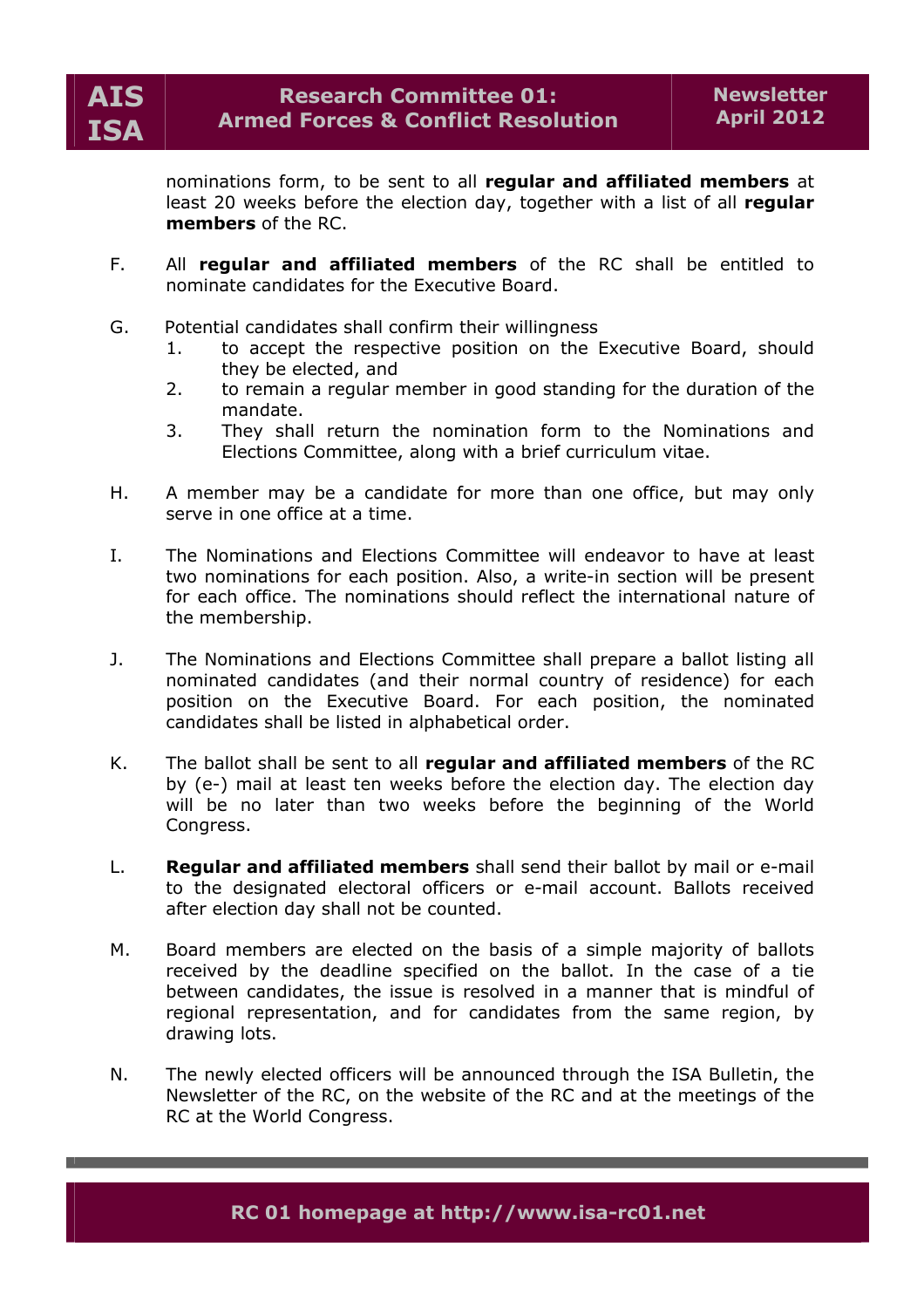# *VI. Subcommittees and Regional Groups*

- A. The President of the RC may appoint subcommittees as needed.
- B. Regional study groups of the RC may be established with the approval of the President and in consultation with the Executive Board.

### *VII. Membership Dues*

- A. Membership dues are collected for a period of four years.
- B. Members are advised to follow the guide for membership dues as given in the most recent Newsletter of the RC.
- C. Currently, the dues range from 10 to 50,- USD depending on status and country of residence (as defined by the ISA country Categories A, B and  $C$ :

| Members of Category A countries                | $50 - USD$ |
|------------------------------------------------|------------|
| Student members of Category A countries        | 25,- USD   |
| Members of Categories B and C countries        | 25,- USD   |
| Student members of Categories B and C 10,- USD |            |
| countries                                      |            |

D. Membership dues may be amended at the regular Business Meeting(s).

### *VIII. Methods of Payment*

- A. Regular members may pay RC dues either directly to the Executive Secretary who runs a bank account on behalf of the RC, or, in conjunction with ISA dues, to the ISA Secretariat in Madrid.
- B. Affiliated members shall pay RC dues directly to the Executive Secretary.

#### *IX. Amendments*

A. Any proposal for amendments to the Statutes may be made by any member of Executive Board, or by any five members in good standing of the RC.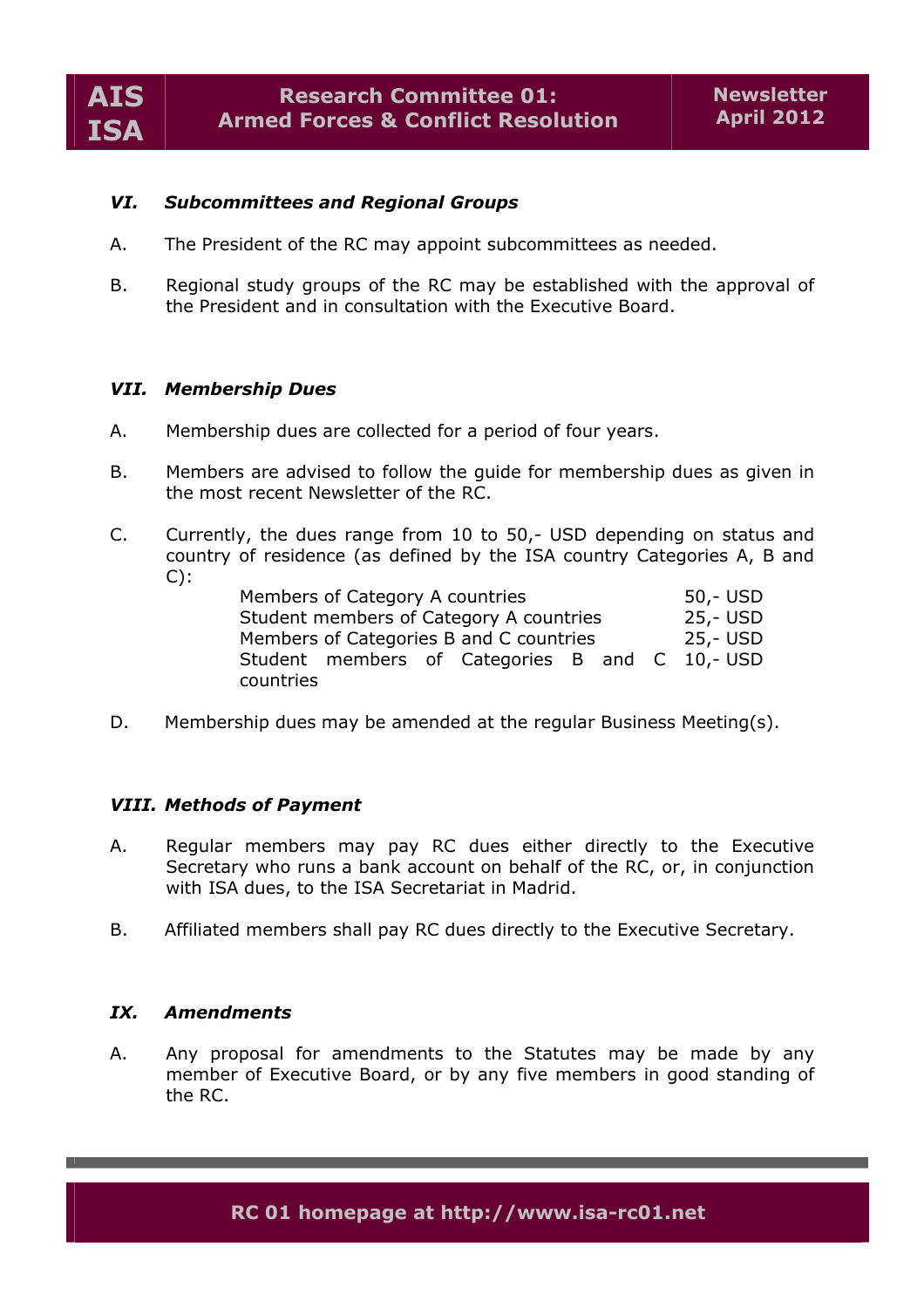

- B. Such a proposal must be received by the President AND the Executive Secretary at least eight months before the World Congress.
- C. The proposal will be circulated among all members of the RC, together with an explanation of its rationale, at least four months before the next World Congress.
- D. The Executive Board will be entitled to propose amendments, to be circulated at least two months before the World Congress.
- E. The proposed amendments will be put to the Business Meeting, and adopted if approved by a two-thirds majority. In exceptional cases, the proposed amendments may be decided upon by an (e-)mail voting.

# **MEMBERSHIP AND FINANCIAL ISSUES**

### **1. General**

Has your institutional affiliation, your address, your phone or fax number, or you email address changed in the recent past? If so, please send this information to the Executive Secretary in order to update the list of RC 01 members. Or send Uros an email (uros.svete@fdv.uni-lj.si).

Please check whether your RC 01 membership will be running out soon and renew your membership in time. In case you are not sure about your membership status, please contact the Executive Secretary.

### **2. How to Become a Member**

- (A) If you want to become a member of our Research Committee only, please contact our Executive Secretary (uros.svete@fdv.uni-lj.si).
- (B) If you want to become a member of both RC 01 and its mother organization, the International Sociological Association (ISA), please contact the ISA (online membership at: https://secured.com/~f3641/ formisa.htm; email: isa@isa-sociology.org; fax: +34-91352-4945) or our Executive Secretary (uros.svete@fdv.uni-lj.si).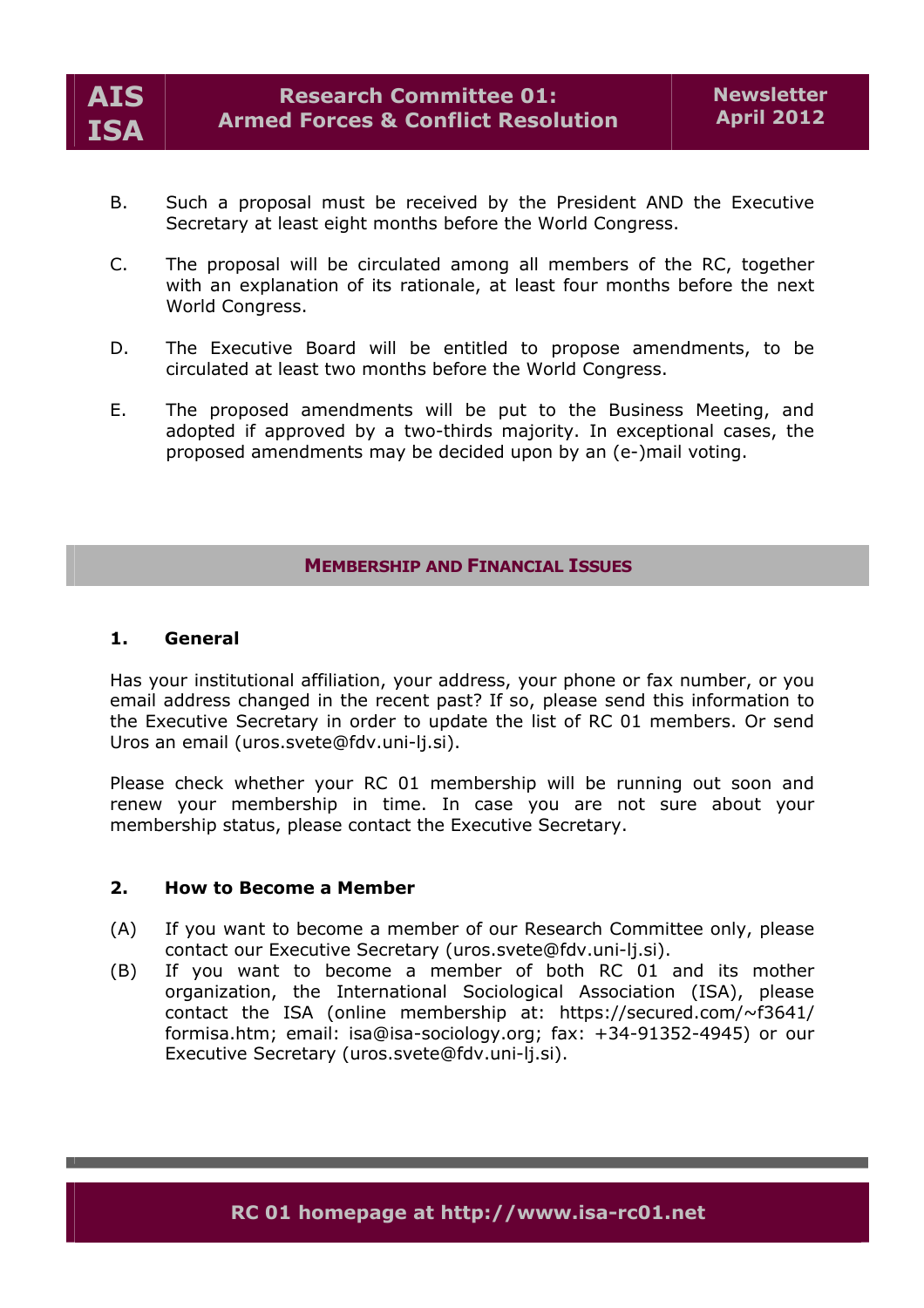

# **3. Dues**

The dues for a four year period are at least  $10$ ,- US \$ and at the most  $50$ ,- US \$. The amount will be left to each colleague's own estimation. As a guide the following is recommended:

| <b>Students</b>                                | 25,- US \$  |
|------------------------------------------------|-------------|
| Students of third world countries              | 10,- US $$$ |
| Established academics                          | 50,- US \$  |
| Established academics of third world countries | 25,- US \$  |

### **4. Methods of Payment**

(A) Pay RC 01 dues to ISA Secretariat in Madrid when ISA dues are paid.

(B) Transfer RC 01 dues to the Executive Secretary to the following bank account:

> Svete, Uros (RC 01) IBAN: SI56 0232 0162 7192 659 SWIFT(BIC): LJBASI2X

### **5. ISA Membership**

ISA membership fees cover a four-year period and include a subscription to either *International Sociology* or *Current Sociology*. Membership fees are divided into three categories, A, B and C, according to the GNP of countries.

| Category A:<br>Regular membership:<br>Student rate: | $255,-US$ \$<br>120,- US \$   |
|-----------------------------------------------------|-------------------------------|
| Category B:<br>Regular membership:<br>Student rate: | $105 - US$ \$<br>$50 - US$ \$ |
| Category C:<br>Regular membership:<br>Student rate: | $25 - US$ \$<br>15,- US \$    |

You may also become a Supporting Member of the ISA (400,- US \$). In addition, there is the category of a Life Member of the ISA if you are aged 60 plus (300 US \$). For further information, including a table of countries by categories, see the ISA web page: **<http://www.ucm.es/info/isa>**